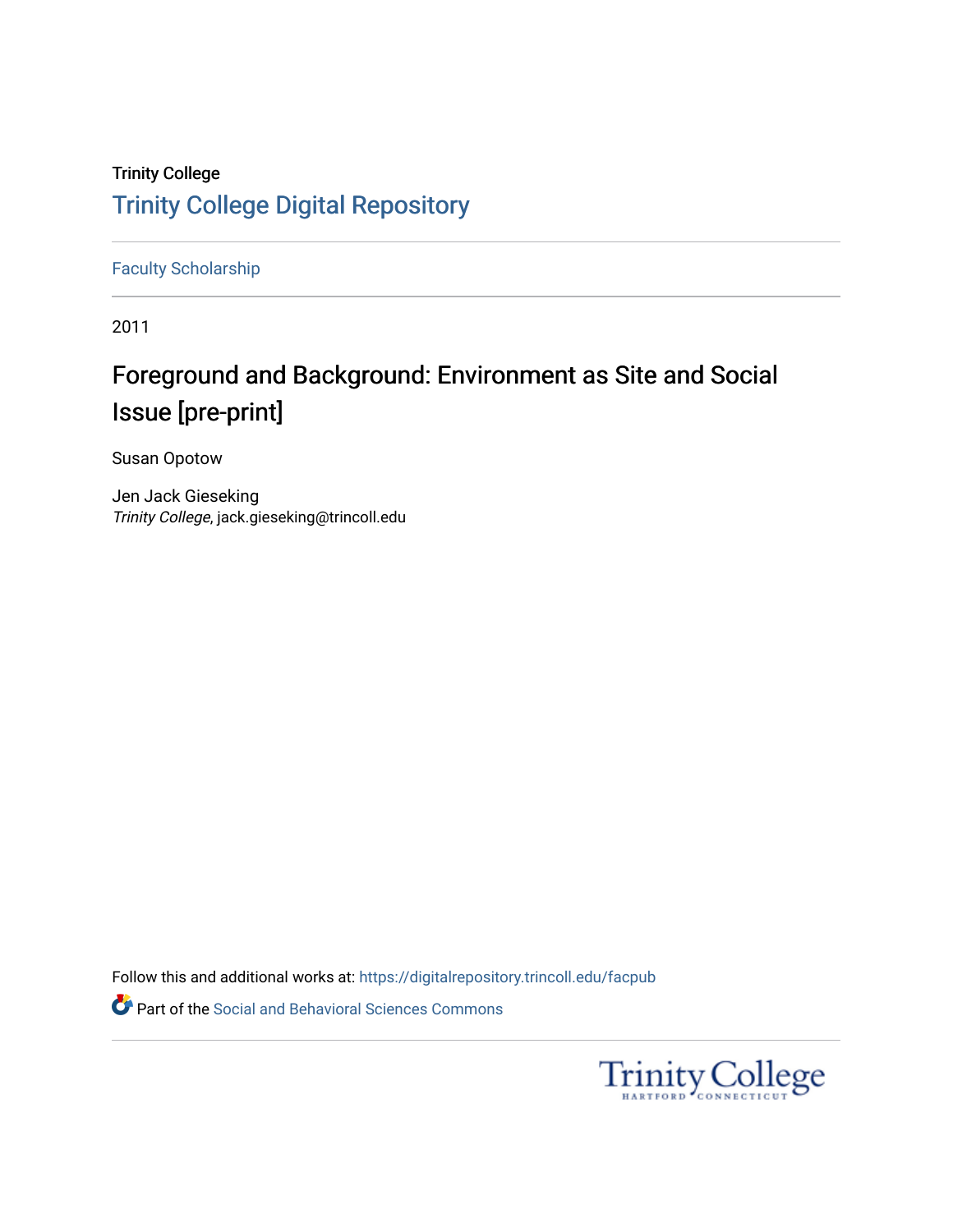# Running head: FOREGROUND AND BACKGROUND 1

# **Foreground and Background: Environment as Site and Social Issue** Susan Opotow City University of New York John Jay College of Criminal Justice and The Graduate Center Jen Gieseking

The Graduate Center, City University of New York

#### Authors' notes

**Susan Opotow** is a Professor at the City University of New York at John Jay College of Criminal Justice and The Graduate Center. Her theory and research on *moral exclusion* focuses on antecedents, processes, and outcomes of seeing others as outside one's scope of justice and therefore as eligible targets of violence, exploitation, and harm. She also examines *moral inclusion*, the process of extending justice more broadly in society. She co-edited *Identity and the natural environment: The psychological significance of nature* (MIT Press, 2003) with Susan Clayton, and has written extensively on the environment. She was president of the Society for the Psychological Study of Social Issues (2008-9) and is a Fellow of the American Psychological Association, Secretary of the International Society of Justice Research, and Editor of *Peace and Conflict: Journal of Peace Psychology.* 

**Jen Gieseking** is a Ph.D. candidate in environmental psychology at The Graduate Center of the City University of New York. Her dissertation research focuses on the production of lesbians' and queer women's urban spaces in New York City from 1983 to 2008 to examine these women's experiences of justice and oppression. She is also researching mental mapping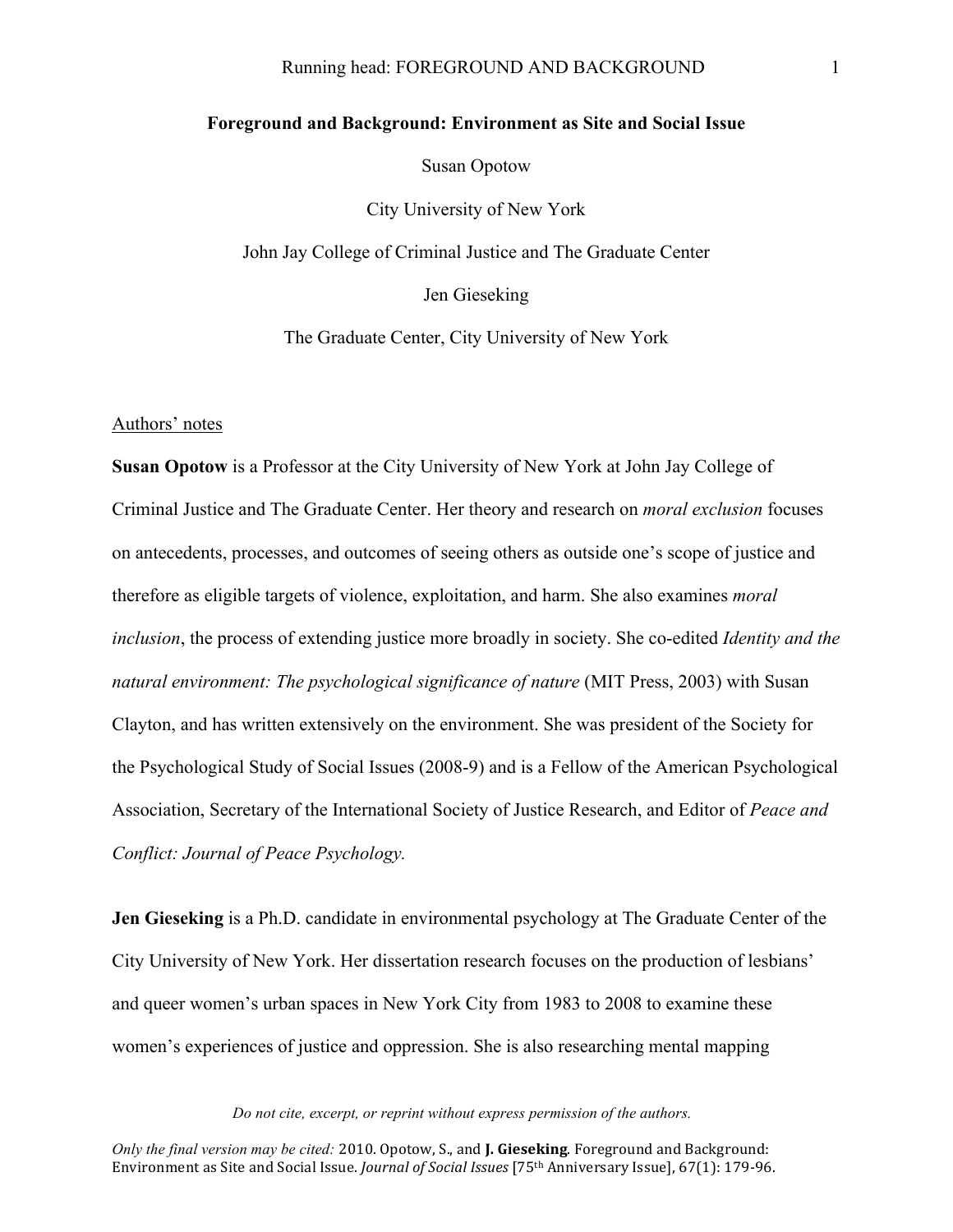methodologies and is a 2010-11 Alexander von Humboldt German Chancellor Fellow in Berlin where she is conducting comparative research on urban lesbian spaces.

Correspondence concerning this article should be sent to Susan Opotow, John Jay College of Criminal Justice, City University of New York, 899 Tenth Avenue, New York, NY 10019. Email: sopotow@jjay.cuny.edu

*Keywords:* SPSSI, environment, environmental conservation, environmental degradation, sustainability, social issues

# **Abstract**

To examine how the Society for the Psychological Study of Social Issues (SPSSI) has engaged with environmental issues throughout its 75 year history, we consulted five SPSSI-based data sources. Our analysis, attentive to the larger socio-political contexts over time, focuses on SPSSI's attention to the physical environment, the places in which social living and interactions occur. In SPSSI's early years, social issues research was often situated within specific locales. Since 1960 and the emergence of environmental psychology and the environmental movement, SPSSI increasing focuses on *environment* as a social issue in its own right as well part of other social issues. Over time there has been a decline in mentions of the physical environment in SPSSI's methods texts. This historical analysis highlights the *specifics of context* in SPSSI's environmental research and urges attention to the physical as well as social aspects of *environment* in research and activism.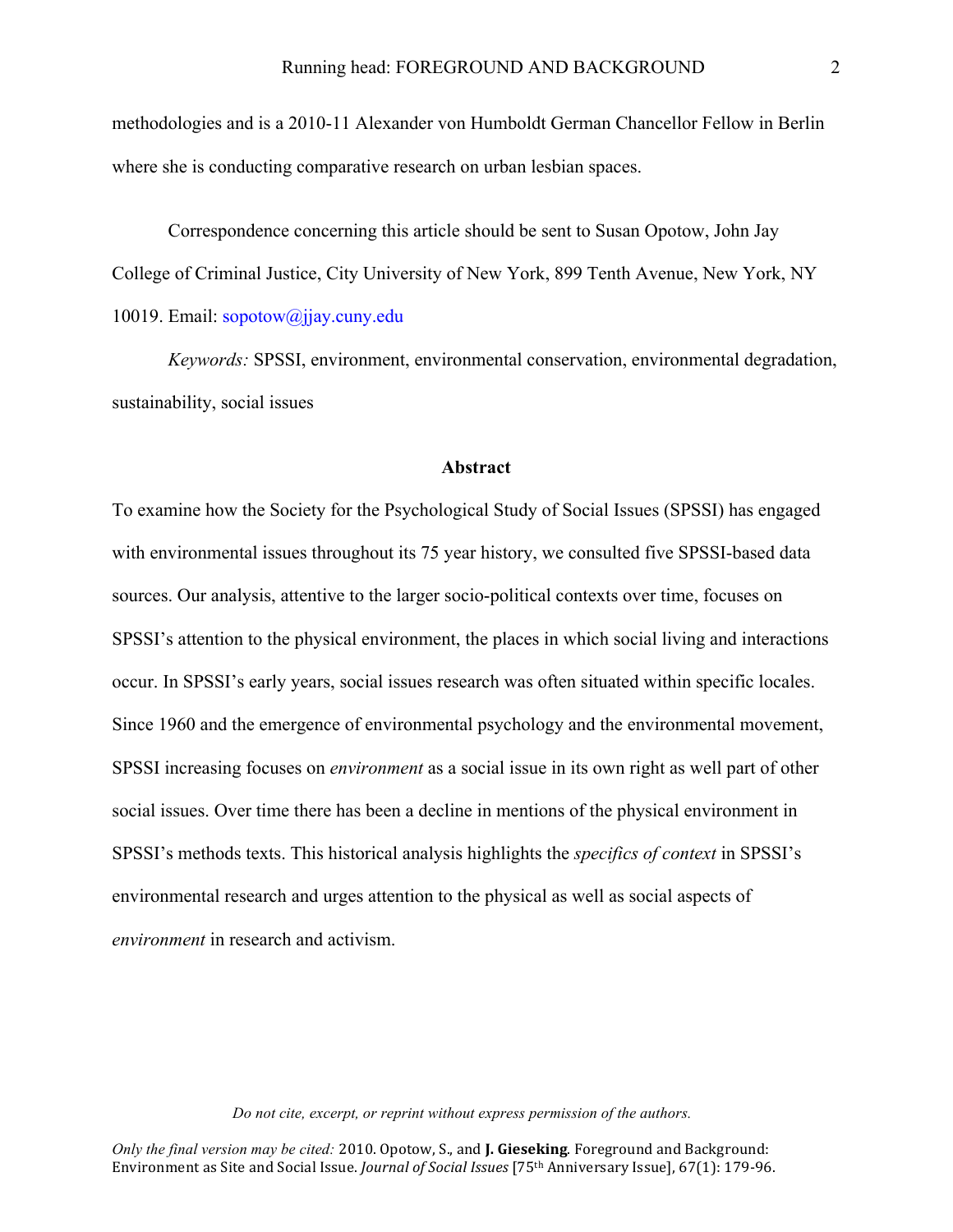## **Foreground and Background: The Environment as Site and Social Issue**

The Society for the Psychological Study of Social Issues's 2009 Strategic Plan describes the Society (SPSSI) as having emphasized peace, prejudice, poverty as well as health, legal issues, and the environment throughout its history (SPSSI Council, 2009). The 75 years since SPSSI's founding in 1936 have seen enormous environmental change. Midway through this period, about the time of the first Earth Day in 1970, there was an awakening of environmental awareness internationally in laws, policies, and public action (Dunlap & Catton, 1979). This paper examines SPSSI's attention to environment alongside societal events during SPSSI's history to consider how the Society has addressed *environment* in the past, at present, and what next steps for SPSSI might be.

Because *environment* is the context within which all social relations occur, it has been a central construct in social psychology from its beginning (James, 1890; Dewey, 1937). Gestalt psychologists attended to environment as it was experienced perceptually (Ash, 1998; see also Koffka, 1967; Köhler, 1959, Wertheimer, 2000). Kurt Lewin, who worked with Gestalt psychologists Köhler, Koffka, and Wertheimer on questions of perception and context, sought to bring his research to bear on contemporary problems (Ash, 1998). Lewin's (1943a) fundamental principle of social psychology research proposes that human behavior is a function of the person and the environment, abbreviated as  $B = f(PxE)$ . This theorem has stimulated a large body of research on life space and the person-environment fit in such everyday contexts as neighborhoods, schools, and the workplace (Caplan, 1983; Deutsch, 1968; French, Rodgers, & Cobb, 1974). Lewin was especially interested in public spaces as sites of commitment, such as his research on homemakers' food choices during World War II (Lewin, 1943b). Urie Bronfenbrenner (1979) elaborated on Lewin's work in Ecological Systems Theory which argues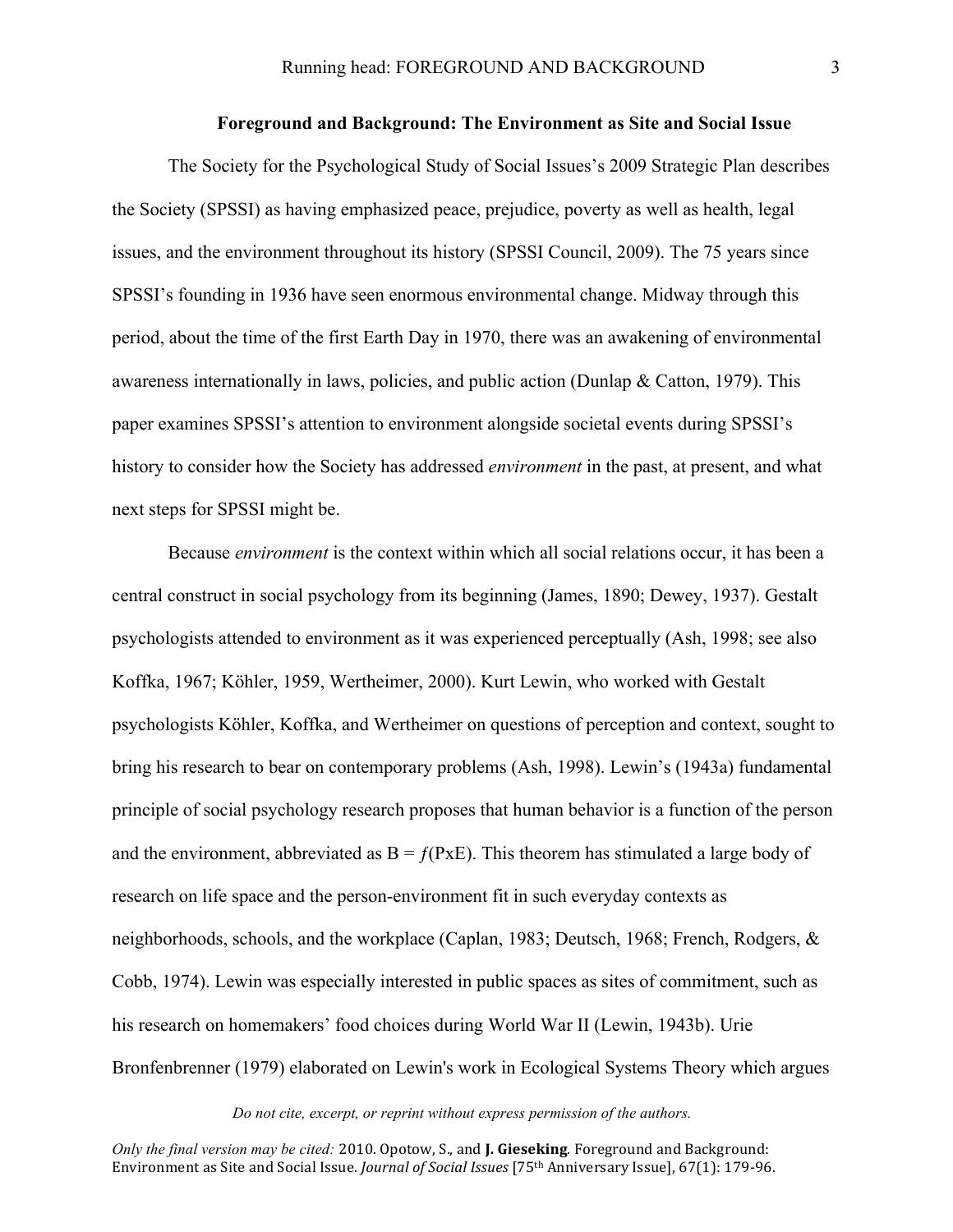that individuals, situated in specific and interdependent ecological systems, carry particular capacities, preferences, and histories into various environmental settings.

Particular places can serve as contact zones (Pratt, 1991), and support particular kinds of social interactions, exemplified by Deutsch and Collins' (1951) seminal research comparing racial attitudes in segregated and integrated housing (see Pickren, in press). Particular places are also contact zones between people and the physical characteristics of the built and natural world they inhabit. Kaplan & Kaplan (1989) argue that because visual cognition evolved before language, physical aspects of the world have a special relationship to human thought and the visual specifics of place have strong psychological meaning. SPSSI's scholarly, policy, and activist involvement with environment offers an understanding of the specifics of context in social issues research and how SPSSI has taken up environment throughout its history.

#### **Method**

To study the interests, research, and activism of the Society for the Psychological Study of Social Issues (SPSSI) on environment and its shifts over time, we consulted five sources of data sources: articles in the *Journal of Social Issues*; editions of *Research Methods in Social Relations*; SPSSI's position statements; mentions of SPSSI in *The New York Times*; and reports of SPSSI's activities at the United Nations.

**The Journal of Social Issues**. The *Journal of Social Issues* (*JSI*) began publishing in 1945 and remains influential today. (See Perlman's 1986 history of the *JSI*)*.* It is a rich, primary data source that focuses on a wide range of social issues and has a broad author base. The *JSI*, however, does not represent SPSSI's collective voice or its policies. Any researcher, SPSSI member or not, may publish in it. Nevertheless, the editor and editorial board of the *Journal of Social Issues* are typically SPSSI members; SPSSI members often contribute to the journal; and

#### *Do not cite, excerpt, or reprint without express permission of the authors.*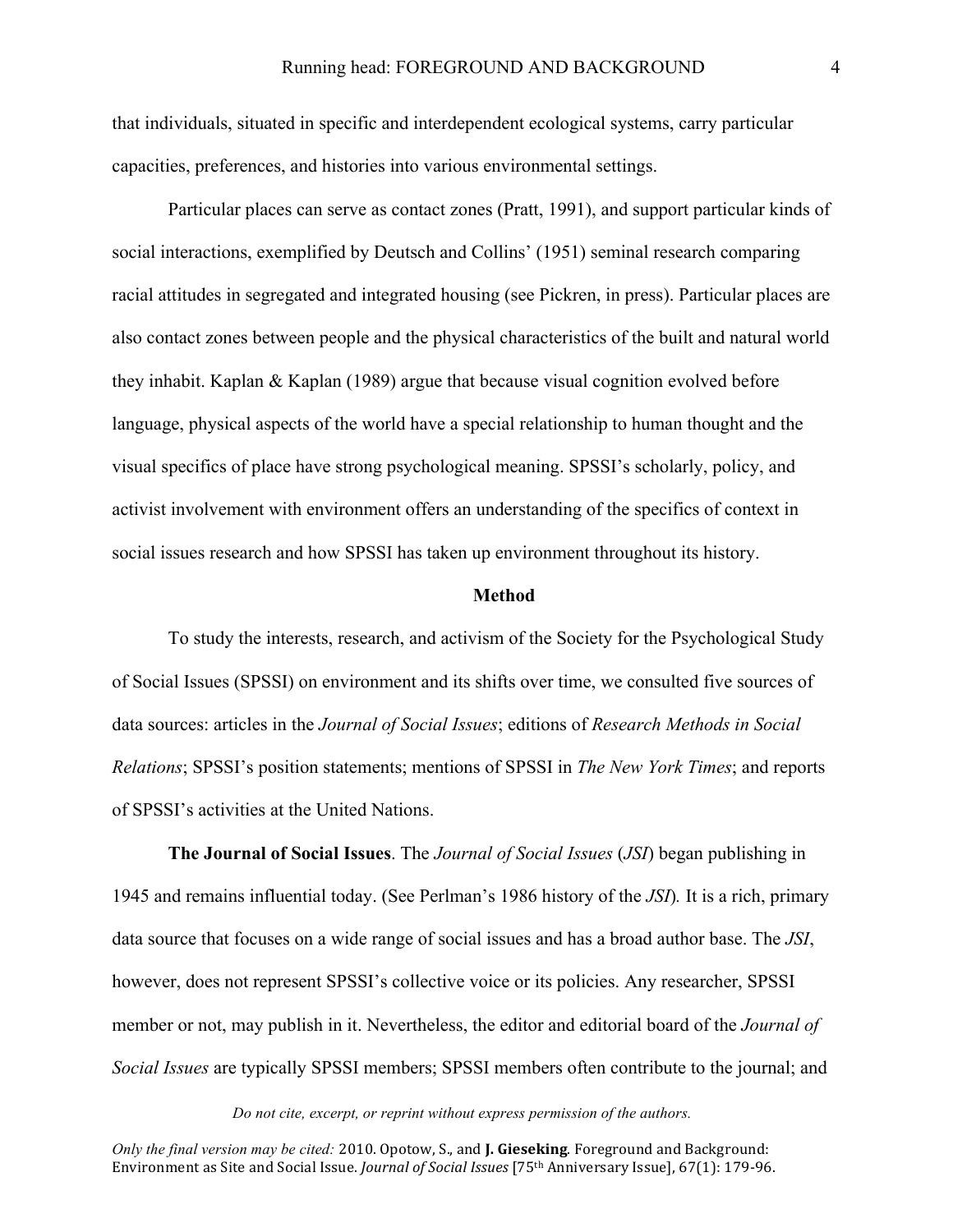topics published in the journal interest SPSSI members as well as *JSI's* broader readership. The EBSCO SocIndex database offers full-text electronic access to all articles published since 1945. We searched this database for mentions of "environment<sup>\*"</sup> (i.e., "environment," "environments," and "environmental") in the title or abstract of all *JSI* articles from 1945 to the present. Articles we found represent most (but not all) *JSI* articles pertaining to the environment and offer good coverage over a 65 year period. This permits an analysis of the ways that *environment* has entered into SPSSI's scholarly and policy concerns over time. Given space limitations, we report selectively on the rich information we found.

*Research Methods in Social Relations***.** Spanning half a century, from 1951 to 2002, SPSSI has published seven editions of *Research Methods in Social Relations* (*RMSR*) . . Stuart Cook describes it as founded to fill a niche: "At the time, there was no research methods book other than those dealing with laboratory experiments. Hence, it was natural for us to think of systematizing the variety of non-laboratory (as well as laboratory) methods becoming available to social scientists" (Perlman, 1986, p. 98). Each edition is distinct, with its own authors, editors, topics, and structure. Each offers insight into social issues research methods at the time of publication. To have a common reference point across editions, we utilized the index of each edition to identify environmental topics and observe shifts over time.

**SPSSI's position statements.** Because SPSSI began publishing the *Journal of Social Issues* in 1945 and *Research Methods in Social Relations* in 1951, we lacked information on SPSSI's environmental interests from 1936 to 1945. Since 1937, however, SPSSI has periodically announced its position on key and timely social issues and continues to do so on its website today (see Policy at http://www.spssi.org). As we will discuss, some of the 21 position statements from 1936 to 2010 indicate SPSSI's environmental interests.

#### *Do not cite, excerpt, or reprint without express permission of the authors.*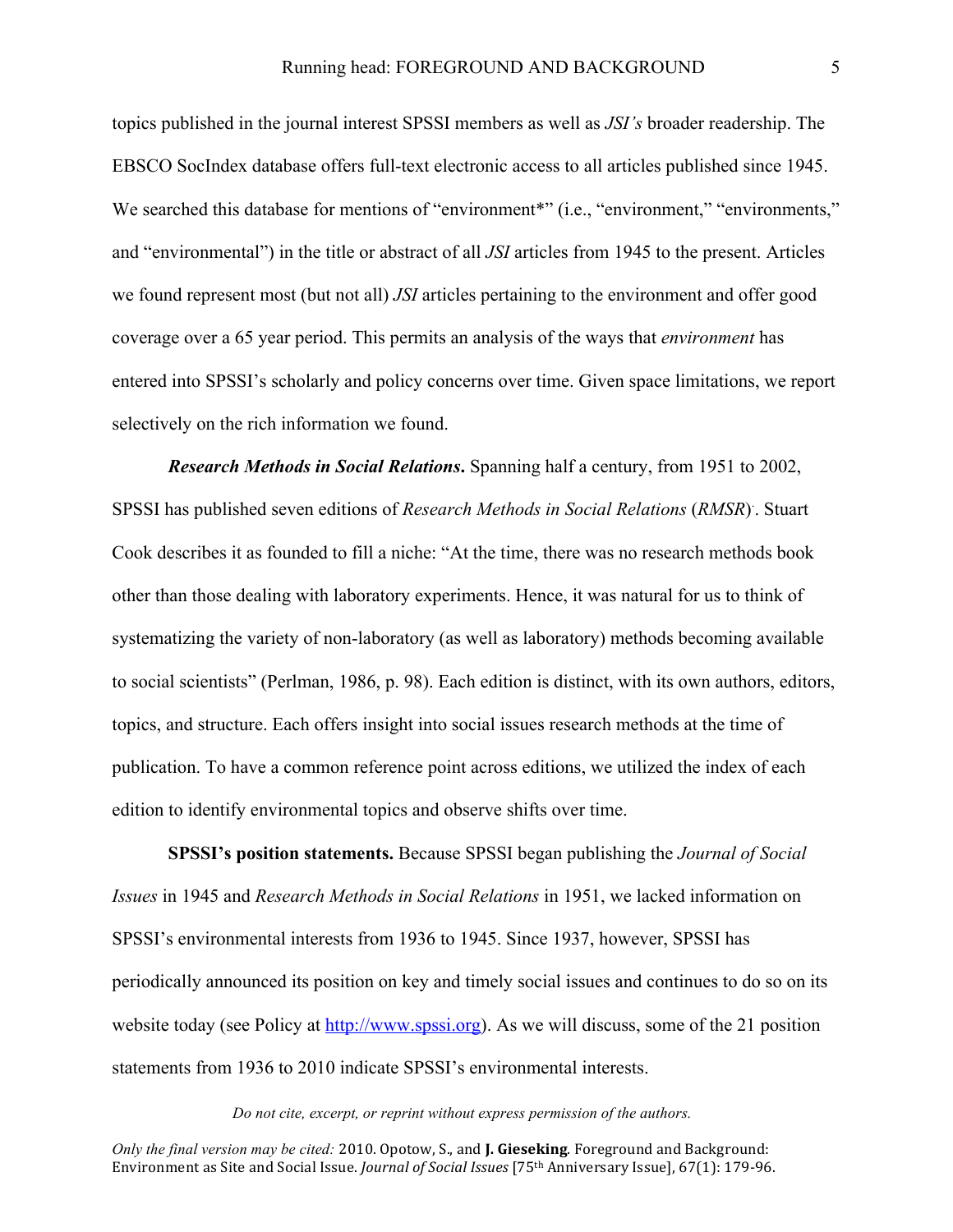**Media mentions of SPSSI.** News articles on SPSSI also offer insight into SPSSI's environmental interests. Searching the website of *The New York* Times, a *newspaper of record* (Earl, Martin, McCarthy, & Soule, 2004), for "Society for the Psychological Study of Social Issues" we found 41 articles on SPSSI from 1937 to 2002. Because some news articles report on SPSSI's position papers (e.g., "U.S. Action Urged," 1963), we discuss these two data sources together.

**SPSSI's Quadrennial Reports to the United Nations.** Since 1987, SPSSI has been a Non-Governmental Organization (NGO) in consultative status with the Economic and Social Council and the Department of Public Information at the United Nations (UN) (see Cherry, Ellingwood, & Castillo, in press). In its UN work, SPSSI emphasizes the relevance of scholarly research to a wide variety of international social issues that include war, discrimination, poverty, racism, ageism, sexism, classism, and environmental protection and degradation. NGOs are required to submit a quadrennial report describing their UN activities over a four year period to member states of the UN. Reports from 1991 to 2006 describe activities of SPSSI's UN representatives in a summary format allowing us to examine SPSSI's UN efforts on environmentally related issues (See UN under Policy at http://www.spssi.org).

#### *Environment* **in SPSSI Scholarship**

Using these five archival sources, we examine *environment* in SPSSI's scholarship and activities since 1936. Of 3,363 *Journal of Social Issues* articles in EBSCO's database, 242 (7.2%) explicitly mention environment in the title or abstract (see Table 1). These data indicate that over seven decades, SPSSI scholars have embraced a broad range of contexts as *environmental*. We – a social psychologist and a geographer – saw that some authors describe environment as particular and concrete; others describe environment in a more general way. We

#### *Do not cite, excerpt, or reprint without express permission of the authors.*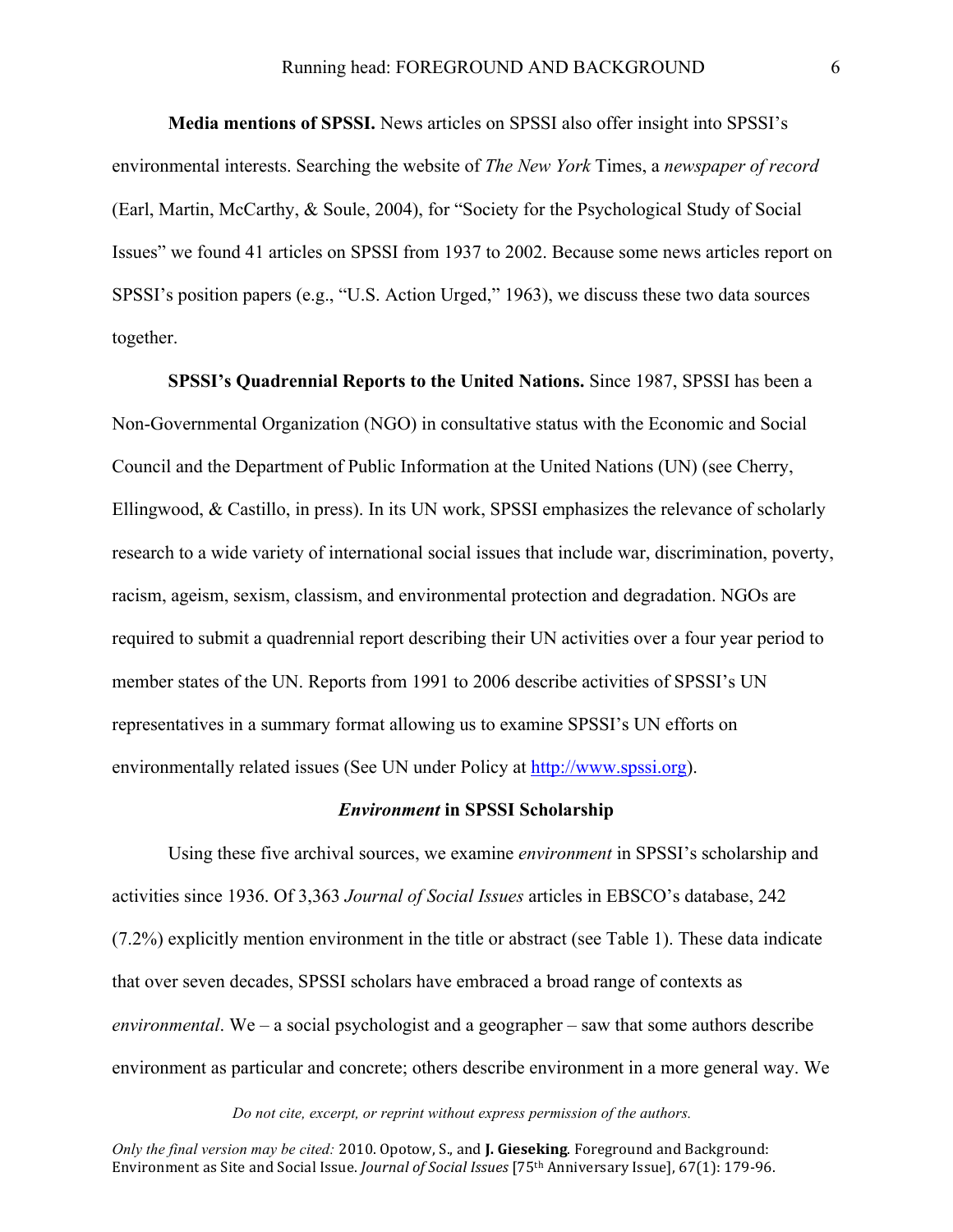identified three main environmental foci: physical, social, and metaphoric. Articles on the physical environment concern material and/or corporeal space or place. Articles on the social environment concern imagined or actual social relations without consideration of their physical location. Articles on the metaphoric environment invoke environment as a figure of speech without referring to space, place, or social environments.

**Physical environment.** Slightly more than half (53%, N= 127) of the 242 *Journal of Social Issues* articles with "environment\*" in the title or abstract discuss research on physical aspects of the built and natural environment, as Table 2 indicates. These references to environment have a corporeal reality and mention such sites as streets, housing, schools, universities, mental hospitals, day care facilities, nursing homes, neighborhoods, and cities. They also include specific places (e.g., Brentwood Veterans Administration Hospital, New York City, or Finland) and sites in nature, such as wilderness. In some studies, the physical environment is the research focus, but other are the context in which social issues occur, such as restaurants in research on segregated public accommodations.

**Social environment.** Two-fifths (41%, N= 99) of the 242 *Journal of Social Issues* articles with "environment\*" in the title or abstract discuss the social environment (see Table 2). Social environment articles examine cognitions, motivations, values, emotions, and behavior in real or imagined interactions. For example, articles on persuasion in pro-environmental public service announcements (Bator & Cialdini, 2000) or appeals to justice in environmental debates (Clayton, 1994) focus on cognitions, motives, and norms without referencing specific aspects of physical environments. Research on rape illustrates this distinction. An article on environmental features associated with risk of rape and street-savvy tactics to prevent rape was coded as

*Do not cite, excerpt, or reprint without express permission of the authors.*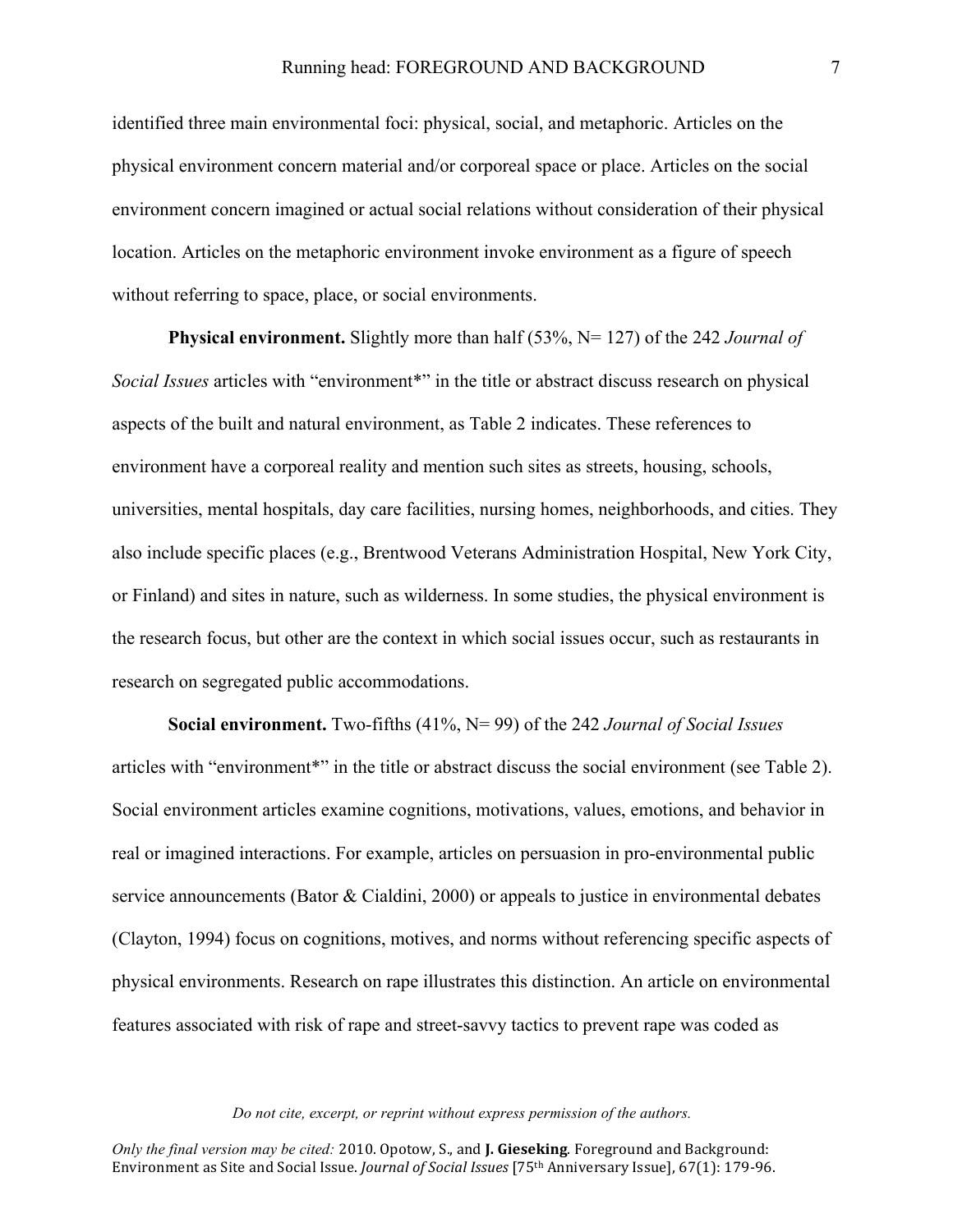physical environment (Riger & Gordon, 1981). An article on the socio-cultural context of rape, including its prevalence and meaning, was coded as social environment (Sanday, 1981).

**Metaphoric environment.** The EBSCO search included a small number of *JSI* articles  $(6\%, N = 14)$  that refer to neither the physical nor social environment but mention, for example, "educational policy environment," "informational environment," and "media environment." These articles, which specify neither a place nor a social environment, start to appear after 1960 and especially since 1990. Katz and Smith (1993) caution that when *environment* is used as a metaphor, it should be closely analyzed as it can implicitly claim a large conceptual terrain and subtly influence our understanding.

While it would be productive to focus on the social environment, including personal attitudes and social norms about environmental conservation (e.g., Clayton, 2000; Opotow, 1994; Schultz, 2000) or to focus on environment as a metaphor, this study highlights the physical environment and how it intersects with SPSSI's scholarship and activism over 75 years. Doing so foregrounds an aspect of environment that is has sometimes relegated to background in social issues research.

#### **SPSSI and the Physical Environment**

### **Early Years (1936-1959)**

The Society for the Psychological Study of Social Issues was founded in 1936 during the build-up toward World War II and began publishing the *JSI* in 1945, the year that the USA dropped atomic bombs on Hiroshima and Nagasaki and the war ended. The first three decades of SPSSI also included the 1954 United States Supreme Court decision, *Brown v. Board of Education,* which integrated USA public schools (Klineberg, 1986; Pettigrew, in press); and the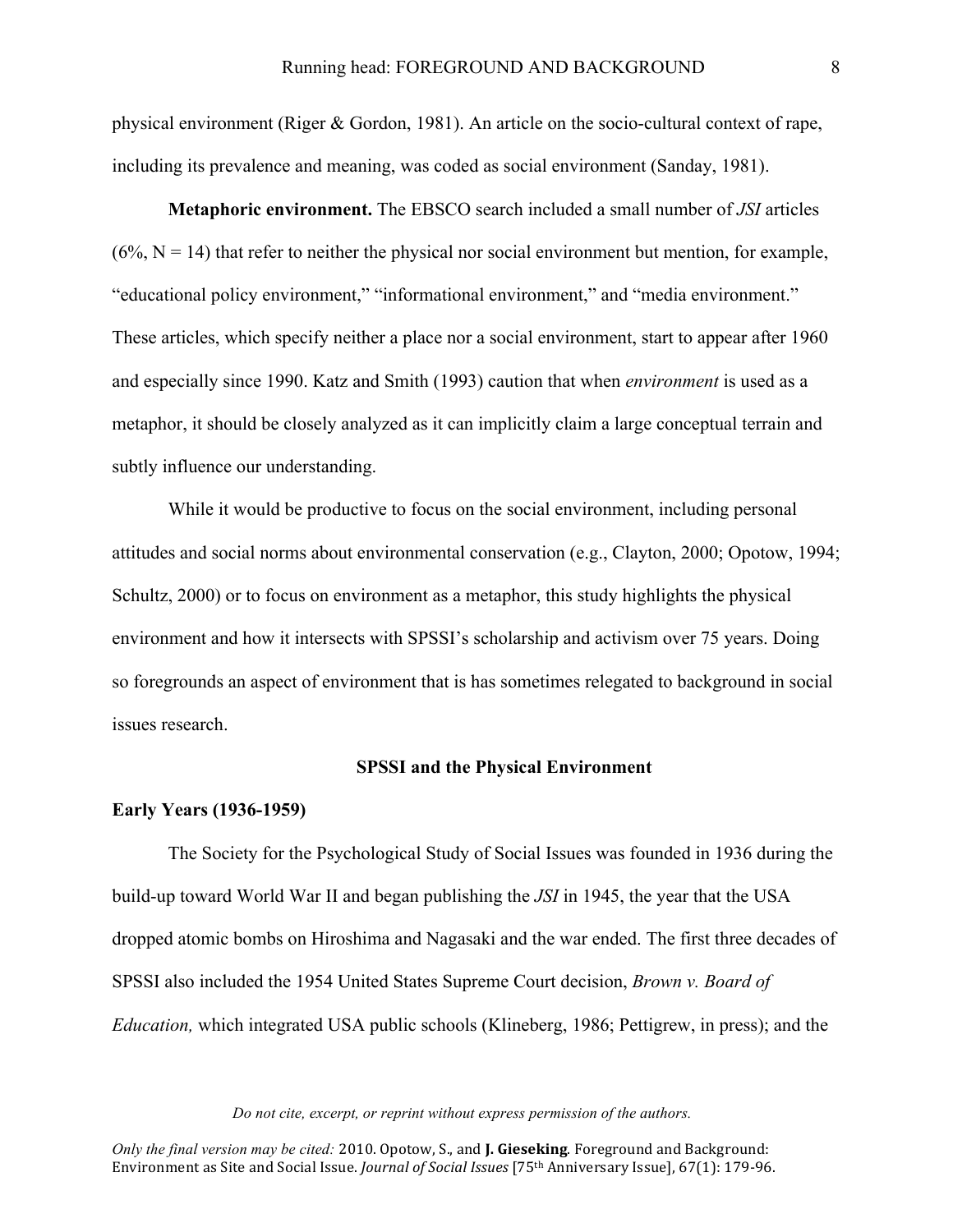1957 launch of the first Earth-orbiting artificial satellite, Sputnik, by the Soviet Union, which intensified the Cold War. Traces of these major events are evident in our data.

The first two issues of the *Journal of Social Issues,* published in 1945, focus on racial and religious prejudice in everyday life (see Table 3). An article in the second issue describes a Japanese-American girl returning to her community after being interred during World War II. Abe (1945) describes Mary's life as "similar to that of other American girls of her age, but these are accentuated by the race factor" (p. 37). Indeed, the forced relocation and internment of 120,000 Japanese Americans by the United States government in 1942, critically discussed by Limbert (1945), endures as an injustice the intersection of identity, race/ethnicity, and place. This issue is revisited in the *Journal of Social Issues* 45 years later in Nagata's 1990 study of Japanese-American's citizens' perceptions of their interment during World War II.

*Journal of Social Issues* articles on the physical environment in this period often are situated in congregate settings, particularly schools, summer camps, universities, workplaces, hospitals, and universities (e.g., Gump, Schoggen, & Red, 1957; Meltzer, 1956) (see Table 3). From 1954 through the 1960s SPSSI researchers focused on the struggle against racial segregation (Kimmel, 1997). Six issues concern race relations, prejudice, desegregation, and the changing South. The physical environmental is evident in an issue on post-war military occupations; an issue on Puerto Rico; and an issue on therapeutic camping for disturbed youth.

Indices of the 1<sup>st</sup> (Jahoda, Deutsch, & Cook, 1951) and  $2<sup>nd</sup>$  (Selltiz, Johoda, Deutsch, & Cook, 1959) editions of SPSSI's methods book, *Research Methods in Social Relations,* lists the physical environment in community self surveys (see Torre & Fine, in press), segregation, housing, and restaurants, reflecting research on discrimination during the Jim Crow period (see Table 4).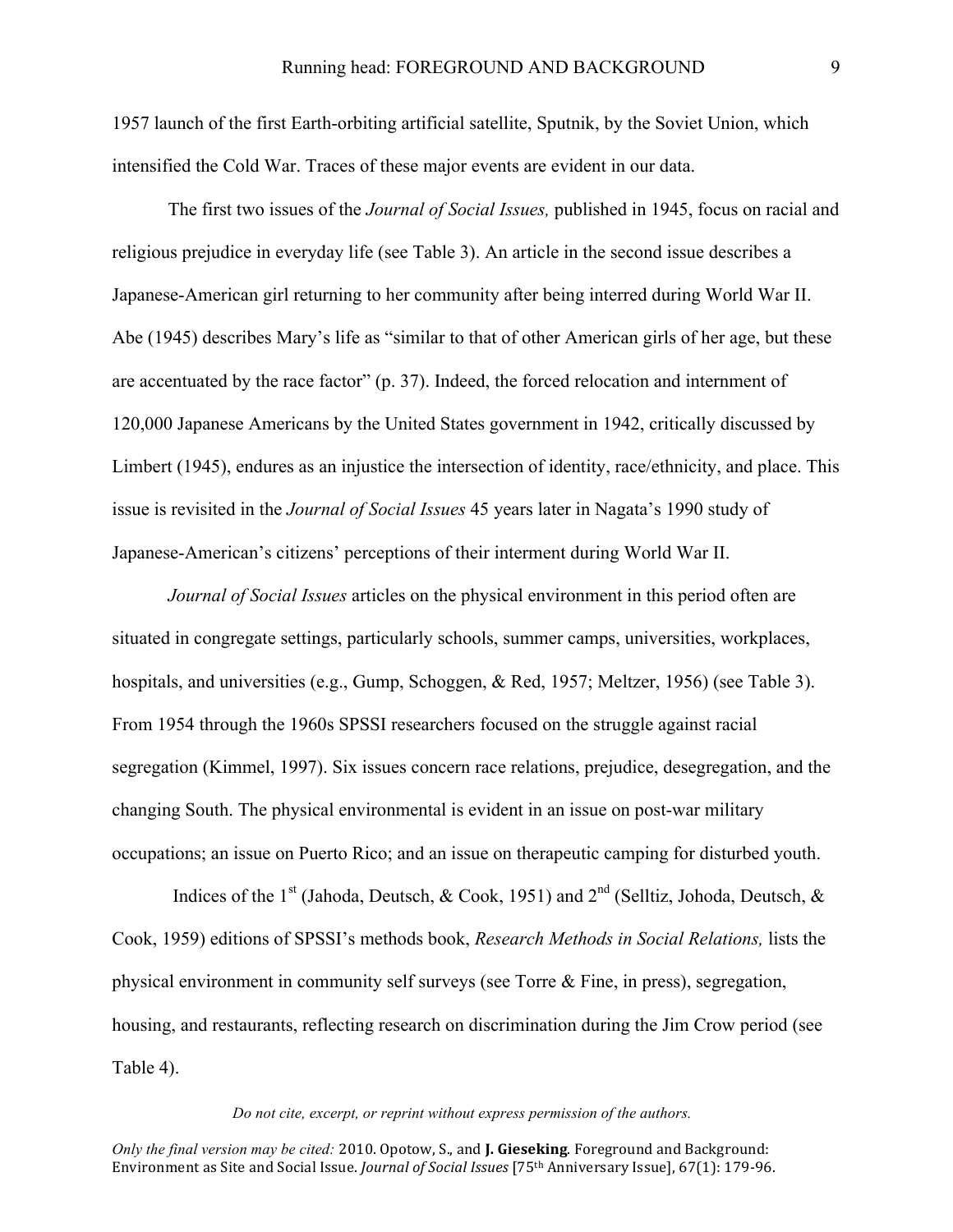SPSSI issued eight position statements in its first 25 years. Only parole from prison (1937) mentions the physical environment. After 1946, when racial segregation in public settings and racial violence was a salient social issue, SPSSI issued several position statements that addressed discrimination but these did not mention particular locales. Most *New York Times* mentions of SPSSI in this period comment on position statements promulgated by this new group, papers presented by its members at conventions, and studies by prominent members, but they do not mention the physical environment.

## **Middle Years (1960-1990)**

In the USA in the 1960s, the violence and segregation of the Jim Crow period weakened as the Civil Rights Movement gained in momentum (Franklin & Moss, 2000). In 1964, President Lyndon Johnson signed the Civil Rights Act. Within this 30 year period the environment increased in salience as a social issue. Rachel Carson's *Silent Spring* (1962), the National Environmental Policy Act (1969), the first Earth Day (1970), and the United Nations Conference on the Human Environment (1972) focused the public's attention on environmental issues and their urgency. In 1969, the USA's Apollo 11 landed the first humans on the moon. In 1975, the last Americans left Vietnam after a deadly and bitter war. In 1990, a United Nations climate change report warned of a 2 degrees Fahrenheit rise in global temperature within 35 years and recommended a worldwide reduction of CO2 emissions. A 1977 SPSSI member survey indicated that racism, energy conservation, and environmental protection are important issues (Kimmel, 1997). SPSSI's involvement in the *Brown v. Board* decision (Pettigrew, in press) and a 1965 SPSSI Council authorization of \$1500 to support official observers at civil rights demonstrations in the South (Kimmel, 1997, p. 21) offering evidence of SPSSI's activism in race relations.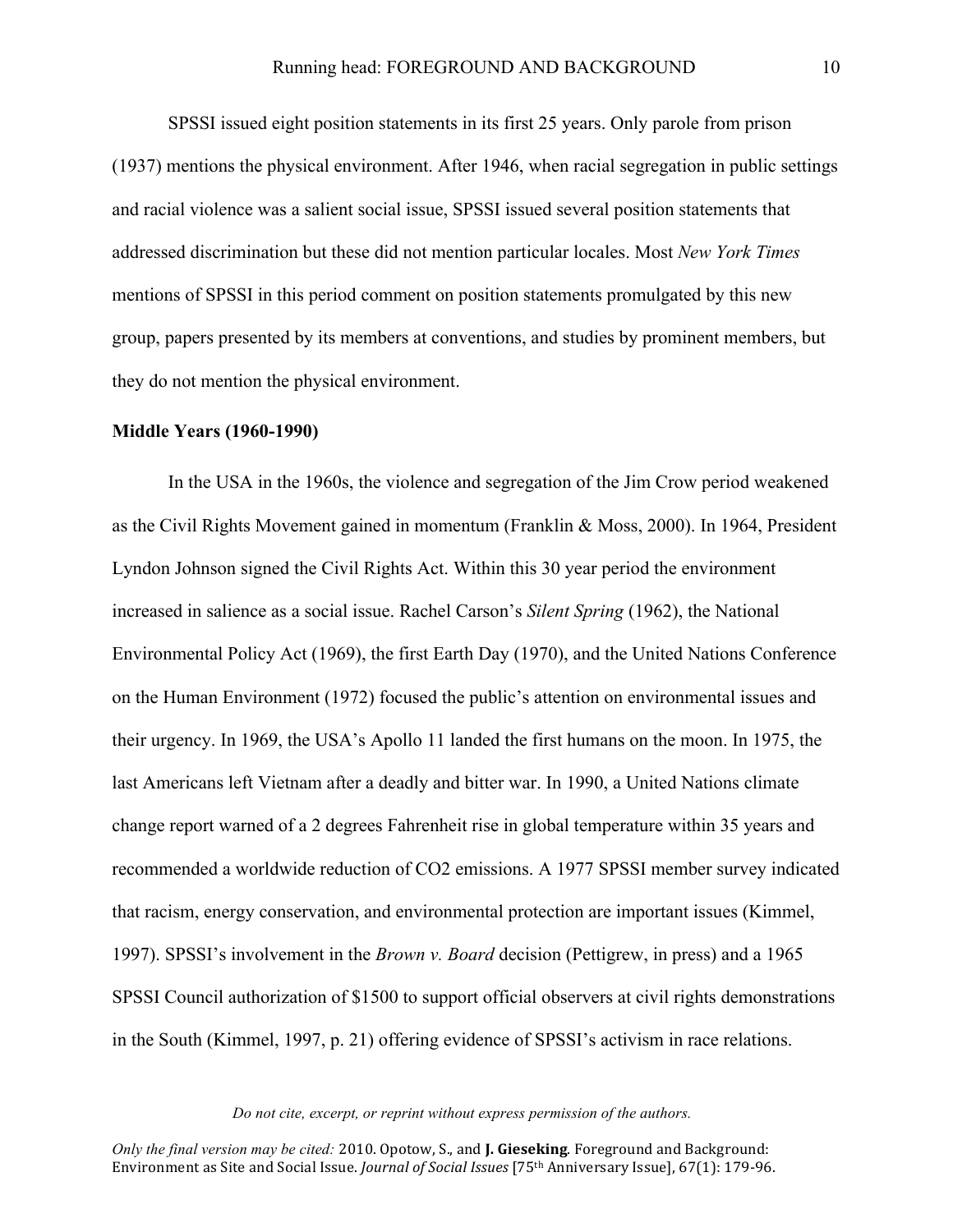In the 1960s, environmental psychology emerged as a subdiscipline from committees and task forces formed to address the relationship between environment and behavior. In 1976, environmental psychology was incorporated into American Psychological Association's Division 34 (Division of Population Psychology) as the Division of Population and Environmental Psychology (Richards, 2000). SPSSI members Proshansky, Rivlin, and Ittleson played key roles in the new field and founded environmental psychology's first academic program at the Graduate Center of the City University of New York. Proshansky describes this effort as originating with social psychologists who were frustrated with laboratory-based, experimental design that produced findings he called a "'failure' in the real world" (1987, p. 1470). Important social issues such as overcrowding and key concepts such as place identity, Proshansky argued, are specific to particular places and therefore call for fieldwork (Proshansky, Fabian, & Kaminoff, 1983). As environmental psychology gained momentum, urban planners increasingly sought collaboration with environmental psychologists to answers to behavioral questions (cf., Studer & Stea, 1966). This led to cross-disciplinary collaborations that brought psychologists into contact with professionals doing applied work in specific contexts. Work in environmental and ecological psychology has continued to grow significantly since 1976 (Saegert, under review).

*Journal of Social Issues* articles referencing the physical environment in this period concern outer space, and soldiers' well-being after the Vietnam War (see Table 3). A 1966 a *Journal of Social Issue,* "Man's Response to the Physical Environment," focused on the physical environment as a social issue in its own right. It brought together such emerging environmental issues as environmental stress, wilderness policy, and architectural and urban planning. In this issue, Kates (1966) argued that behavioral sciences and environmental quality are closely related. Scholarship addressing socially and physically complex issues such as public health, sanitary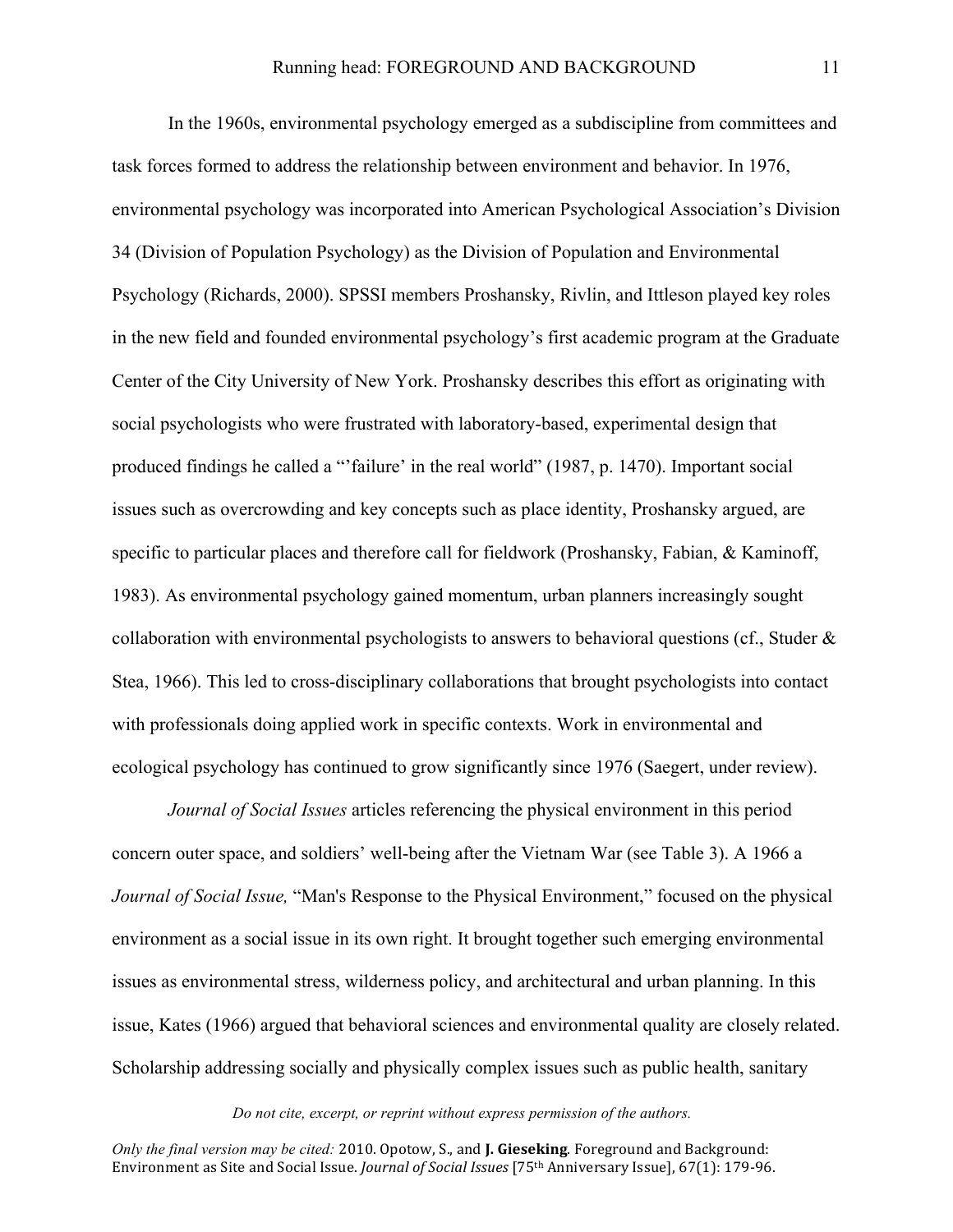engineering, city and regional planning, and landscape architecture, therefore, require multidisciplinary collaborations.

Four *JSI* issues in this period concern the physical environment in urban life and residential mobility (see Table 3). "Urbanization and Social Change in the South" locates social issues within a particular geographical region, cities within that region and, within cites, in particular sites such as churches and courts. "Urban Life: Applying a Social Psychological Perspective" foregrounds cities to examine its influence on the 38% of the world's population that lived in cities in 1980. In "Privacy as a Behavioral Phenomenon," Archea (1977) argues that privacy depends on architectural elements that impose or reduce options for concealing and disclosing information about oneself. In "Residential Mobility: Theory, Research, and Policy," Rivlin (1982) describes the changing nature of cities and the implications of this change for neighborhood and community life, group affiliation, and individual identity. In this issue, Fairchild and Tucker (1982) connect black residential mobility to a range of social issues as well as to specific physical environments. Black residential mobility has psychological, sociological, economic, demographic, and geographic origins and effects. In addition to attention to contexts, an historical analysis, they argue, is needed to understand population migrations through the Trans-Atlantic slave trade, the internal slave trade within the USA, racial segregation policies, and migrations from the South because of northern industrialization. Like earlier scholars of the physical environment, they call for multidisciplinary approach to research. Together, these *JSIs*  indicate an increasing interest in the specifics of the physical environment to understand its influence on people's lives and its relevance in social issues.

Three editions of *Research Methods in Social Relations* were published from 1960 to 1990. The index of the  $3^{rd}$  edition (Selltiz, Wright, & Cook, 1976) reflects the influence of

#### *Do not cite, excerpt, or reprint without express permission of the authors.*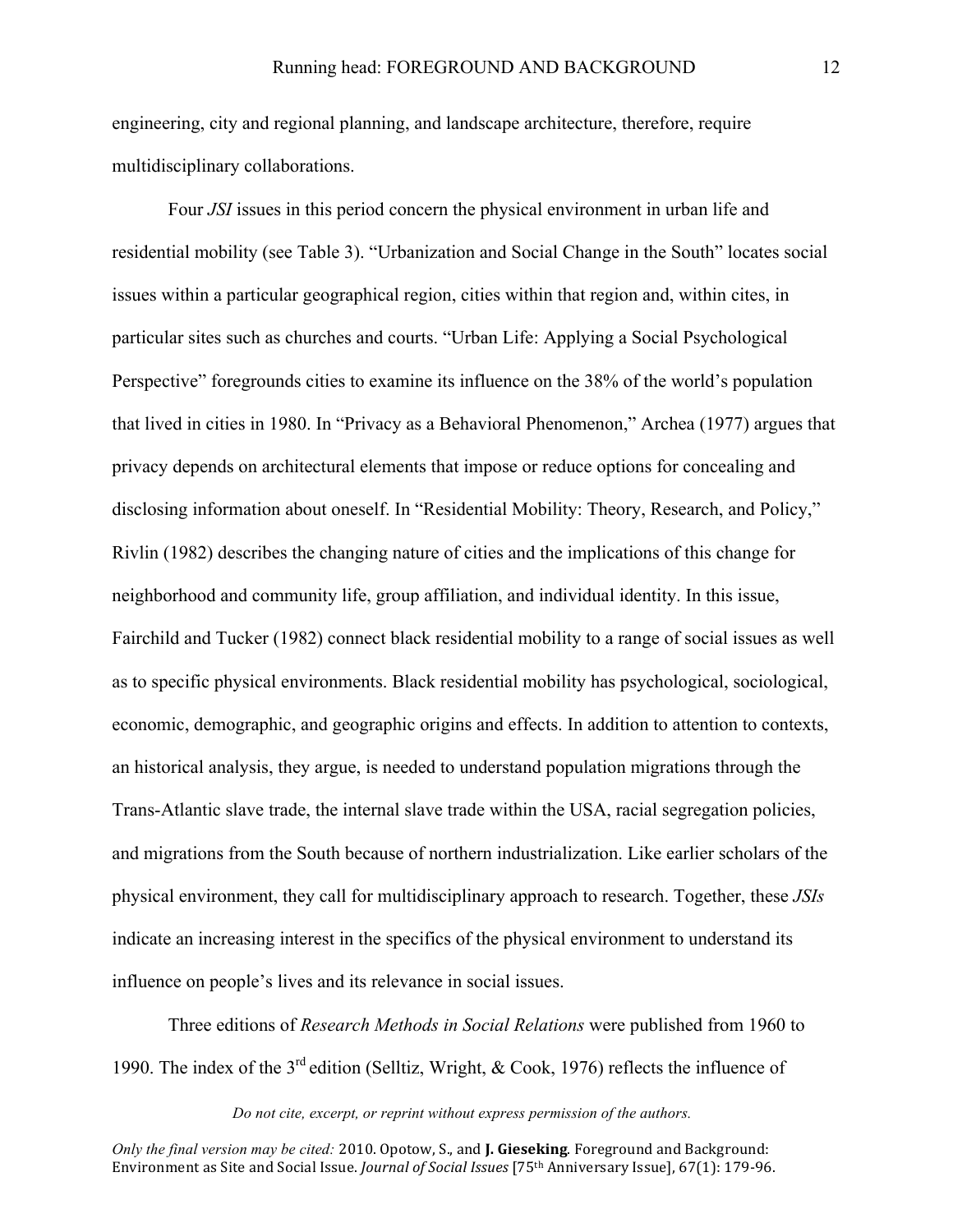environmental psychology in the increase of physical sites mentions and issues: housing, street gangs, camp studies, bus riding, personal space, traffic, and privacy (see Table 4). The index of the 4<sup>th</sup> (Kidder, 1981) and 5<sup>th</sup> editions (Kidder & Judd, 1986) include a smaller set of physical environment topics: field work, privacy, behavior setting surveys, ecological observation and, added in the  $5<sup>th</sup>$  edition, environmental impact studies.

Two *New York Times* articles mention SPSSI in relation to the physical environment. One describes an American Jewish Congress report based on SPSSI research that argues against two racial integration myths ("Pamphlet Assails Integration Myths," 1960). The first myth is that property values will decline if black Americans and Puerto Rican move into all white neighborhoods. The second myth is that intermarriage will increase if black and white Americans live in the same areas and attend the same schools. A second *New York Times* article describes research presented at the 1963 American Psychological Association meeting by Thomas Pettigrew on the value of civil rights marches, a controversial use of public space at that time, because of their potential to achieve greater participation in society and more equitable access to societal resources (Harrison, 1963). During this period, SPSSI's 1966 position statement on the Vietnam War described the tendency to minimize harm committed by 'our side,' emphasizing that distortions in moral perceptions can emerge in particular geo-political conflicts.

#### **Recent Years: 1991-2011**

Environmental issues from 1991 to the present include a 1994 UN report warning of severe and long term impacts from greenhouse gas; a 1998 discovery that the ozone hole over Antarctica has grown to 25 million square kilometers; a 1999 report that the Earth is experiencing the largest mass extinction of species in history; a 1999 report that world's human population has reached 6 billion. The 2005 the Kyoto Protocol sought to address climate change

*Do not cite, excerpt, or reprint without express permission of the authors.*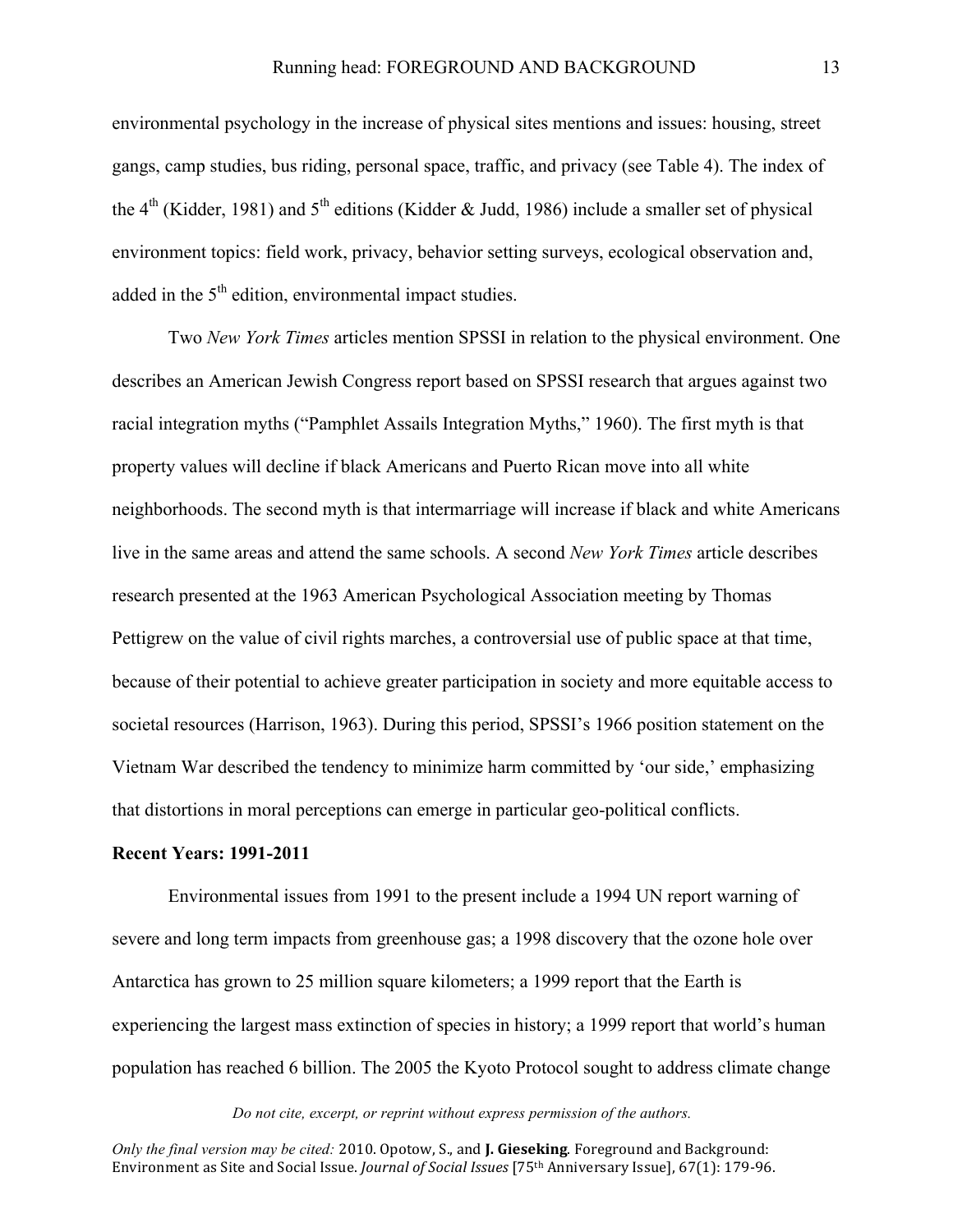by mandating a reduction in carbon dioxide emissions in industrial countries. Those two decades included such destructive and deadly environmental disasters as the 2004 earthquake and tsunami in the Indian Ocean, 2005's Hurricane Katrina in the US Gulf Coast, and the 2010 oil spill in the Gulf of Mexico from Deepwater Horizon, an offshore oil rig.

In the past two decades, the *Journal of Social Issues* has focused on the physical environment, first, as an issue that needs to understood as an integral part of other social issues and, second, as an urgent social issue of international importance. As Table 3 indicates, two *JSIs*  examine homelessness, one focused on urban settings and the other on developed nations. This complex social issue connects the physical environment with human socio-economic circumstances. Four issues address SPSSI's ongoing concern with discrimination and prejudice in their focus on intergroup relations and social policy in the USA and Europe. Three issues address social dislocation and intergroup conflict in an issue on immigration, one focusing on the Middle East and the other on Northern Ireland. One issue concerns the Persian Gulf War. Two issues address privacy and the connection between residential location and health Five issues explicitly focus on the environment and environmentalism and, like scholars in prior decades, urge psychologists to conduct multidisciplinary research with kindred professionals to prevent ecological degradation and disaster (Oskamp, 1995).

SPSSI's two most recent editions of *Research Methods in Social Relations* list physical environment topics that are similar to the prior  $4<sup>th</sup>$  and  $5<sup>th</sup>$  editions (see Table 4). The  $6<sup>th</sup>$  edition (Judd, Smith, & Kidder, 1991) lists fieldwork, privacy, behavior setting surveys, ecological observations, and environmental impact studies. The  $7<sup>th</sup>$  edition (Hoyle, Harris, & Judd, 2002) includes these topic but not privacy.

#### *Do not cite, excerpt, or reprint without express permission of the authors.*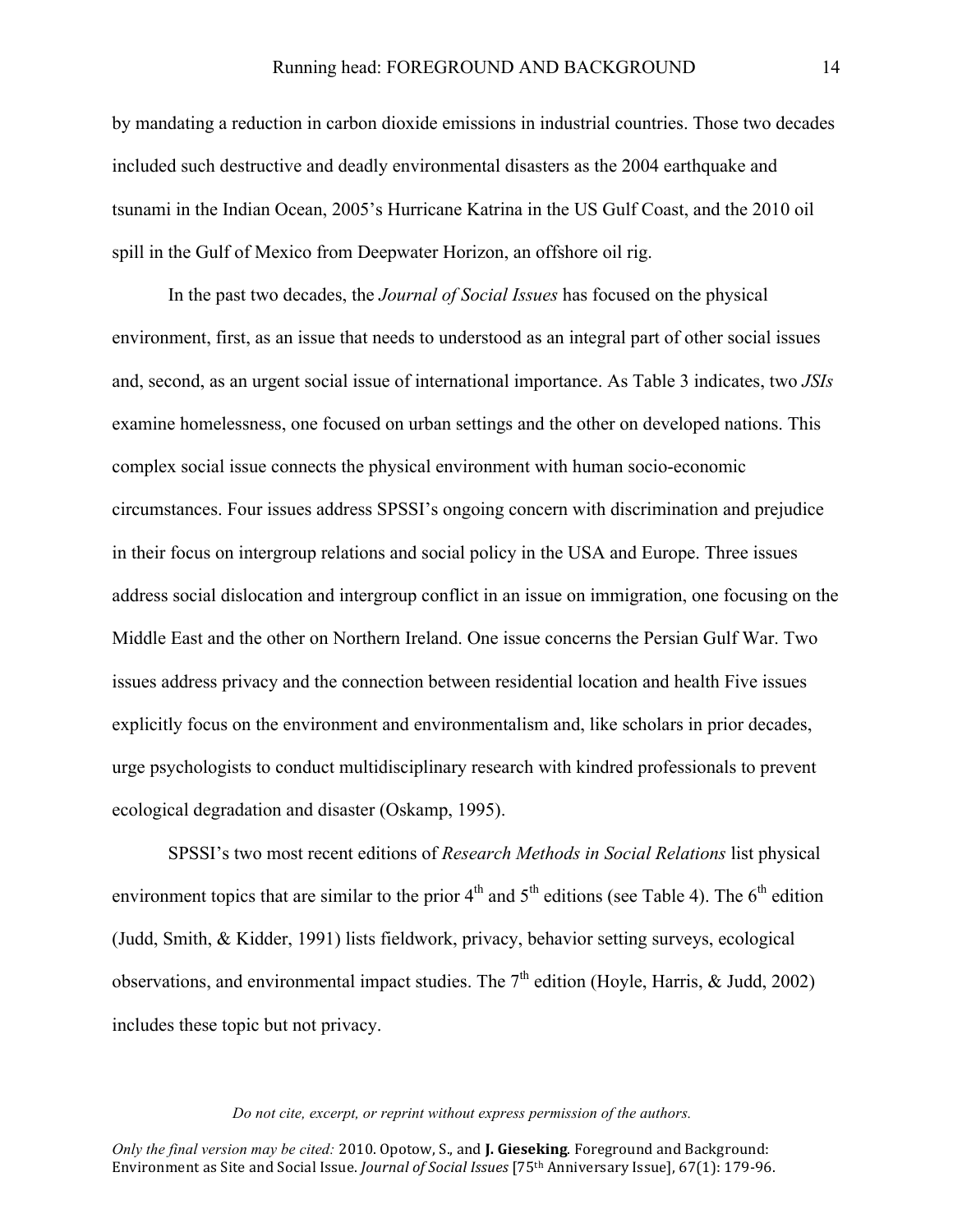Since 1991, SPSSI has issued four position statements. Two have relevance to the physical environment but in different ways: the statement on interrogation and torture (2007) and the statement on climate change (2010). There are three mentions of SPSSI in *The New York Times*, fewer than in prior periods. One, relevant to the physical environment, reports on a SPSSI-supported study of girls under 18, indicating that they would curtail their use of community sexual health service facilities if parental notification were required (Flaherty, 2002).

In 1987, SPSSI became a Non-Governmental Organization (NGO) at the United Nations (UN) and since 1991 it has held consultative status with the UN's Economic and Social Council. At the UN, SPSSI's members' scholarly expertise serves as a basis for advocating for sound environmental policy. For more than two decades, SPSSI's United Nations Committee in New York and, more recently, Geneva, actively participate in international environmental initiatives, working with other NGOs to promote empirically-based and environmentally-sound policies throughout the world. SPSSI's quadrennial reports of its activities (DeMeyer, 2006) from 1991 to 2006 indicate that SPSSI has been involved in preparations for UN Conferences on Environment and Development and the UN Conferences on Human Settlements, served as consultants to the UN Environmental Programme, and participated on NGO committees on sustainable development. As described in a SPSSI document on the UN page of the SPSSI website (www.spssi.org), SPSSI's *JSI* scholarship has relevance for the UN Millennium Development Goal of fostering "Environmentally responsible behavior: Teaching and promoting it effectively" (cf., Woodside & Walker, 2008).

#### **Limitations: A Methodological Note**

We conclude this section on our findings with a methodological caution. Data from the seven editions of *Research Methods in Social Relations* (see Table 4) suggests that SPSSI's

*Do not cite, excerpt, or reprint without express permission of the authors.*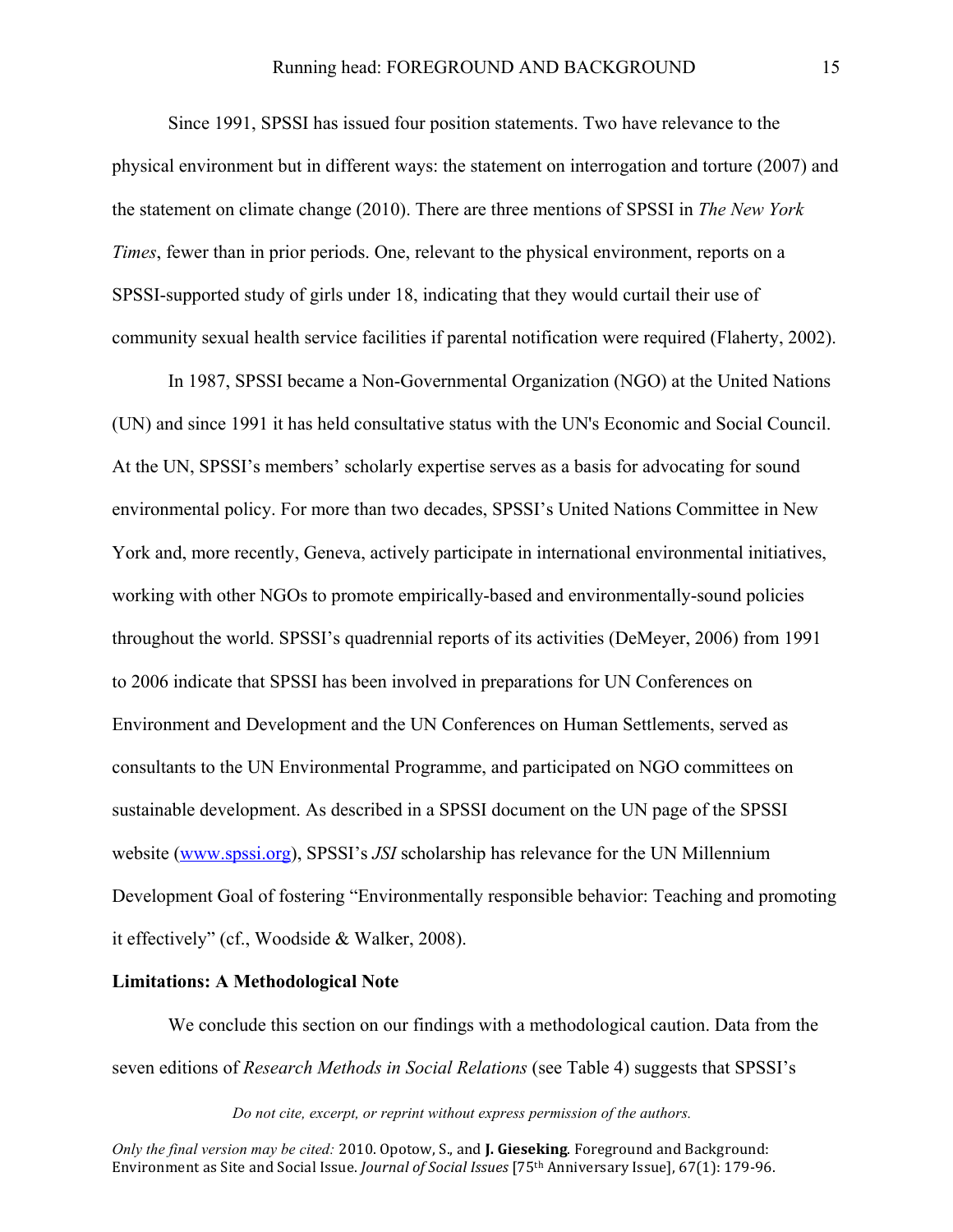research texts have shifted their emphasis on the physical environment twice in the 50 years that these books were published (1951-2002). Two early editions (1951 and 1959) focus on specifics community sites particularly those connected with segregation. The  $3<sup>rd</sup>$  edition (1976) includes a broad range of physical environment mentions, perhaps coinciding with the emergence and influence of environment psychology in the mid-1970s. In 1981 the  $4<sup>th</sup>$  edition of the methods book and subsequent editions shifted to a narrower set of topics that focus on methods that investigate the physical world rather than specific sites for social issues research.

We note that we decided to use the index as a common point of reference among the seven editions. Our data, therefore, is based on each book's index rather than on that book's text. As a result, we could have missed descriptions of the physical environment within the text. For example, 'nuclear reactors' is not listed as a term in the index of the 5<sup>th</sup> edition of *Research Methods in Social Relations* (1986). However, the text contains an extended description of Rosalie Bertell's epidemiological research on the relationship between propinquity of nuclear power plants and health (pp. 421-426). Her study found higher death rates for low birth weight infants downwind of reactors. When considered in light of research that ruled out alternative explanations, her research offers evidence of a health risk that might otherwise have remained undetected. This research, situated in a particular physical environment, was utilized by the book's authors to illustrate the value of applied and real-world research. This clarifies that the use of indices as an expedient could have introduced error into our analysis (L. Kidder, personal communication, Sept. 11, 2010). The index, as a guide to a book's contents, is often written by an indexer. Our data, therefore, were filtered by an indexer's decisions about what to include and leave out. Similarities among the 1<sup>st</sup> and 2<sup>nd</sup> edition and in the 4<sup>th</sup> through  $7<sup>th</sup>$  editions may have occurred because the same indexer was retained by the publisher or because later indexers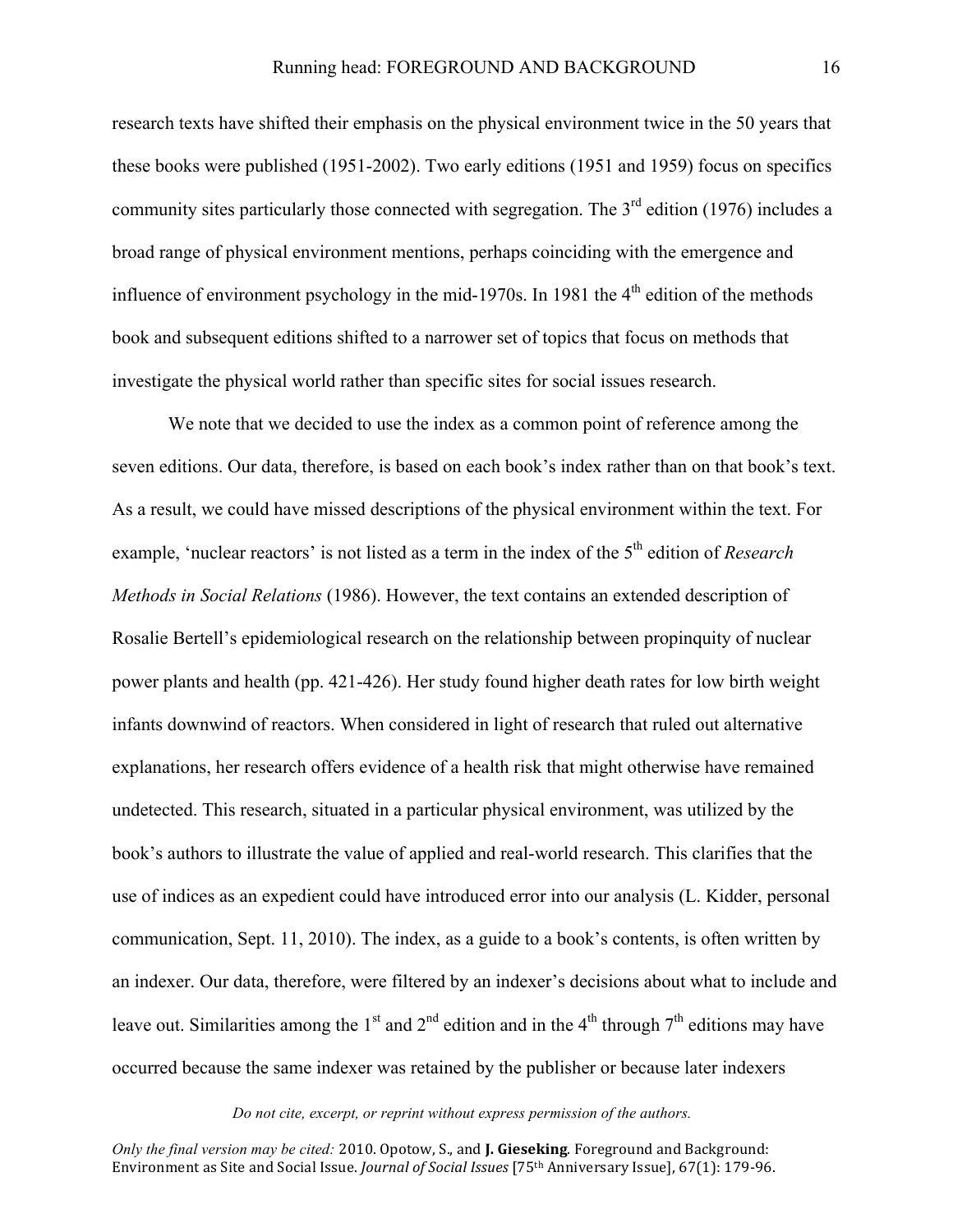utilized a prior edition as a template. Consequently, our data do not identify all physical environment mentions in the methods books so we cannot know if there has been a qualitative or quantitative change in research attention to the physical environment over time. We recognize this limitation of our findings. Yet Table 4 is nevertheless provocative. The shifts in interests we found are plausible, and research approaches are continually evolving. An empirical studies of research methods that researchers use to investigate the physical environment could be useful.

#### **The Present and Future**

In 2000, United Nations Secretary-General Kofi Annan initiated a comprehensive study of the state of the Earth's environment, the Millennium Ecosystem Assessment. It examines consequences of ecological change throughout the world in order to provide a scientific basis for policies enhancing conservation through the sustainable use of ecosystems to promote human and environmental wellbeing. This report, *Ecosystems and human well-being: Synthesis* (2005) yields four major findings with significant social issues relevance. It found that in the past 50 years, ecosystems have changed more rapidly and extensively than any comparable period of human history because of rapidly growing demands for food, fresh water, timber, fiber and fuel. This demand resulted in substantial and irreparable losses in diversity of life forms on Earth. These negative ecosystem changes will diminish benefits that future generations can obtain from ecosystems. Second, human activities have changed ecosystems in ways that have led to substantial gains in human well-being and economic development, but these gains have been achieved at the increasing cost of ecosystem degradation, risking irreversible change that will adversely affect vulnerable groups and exacerbate poverty. This emphasizes the close relationship between the wellbeing of the physical environment and social issues. Third, the degradation of ecosystems will impede the achievement of the UN's Millennium Development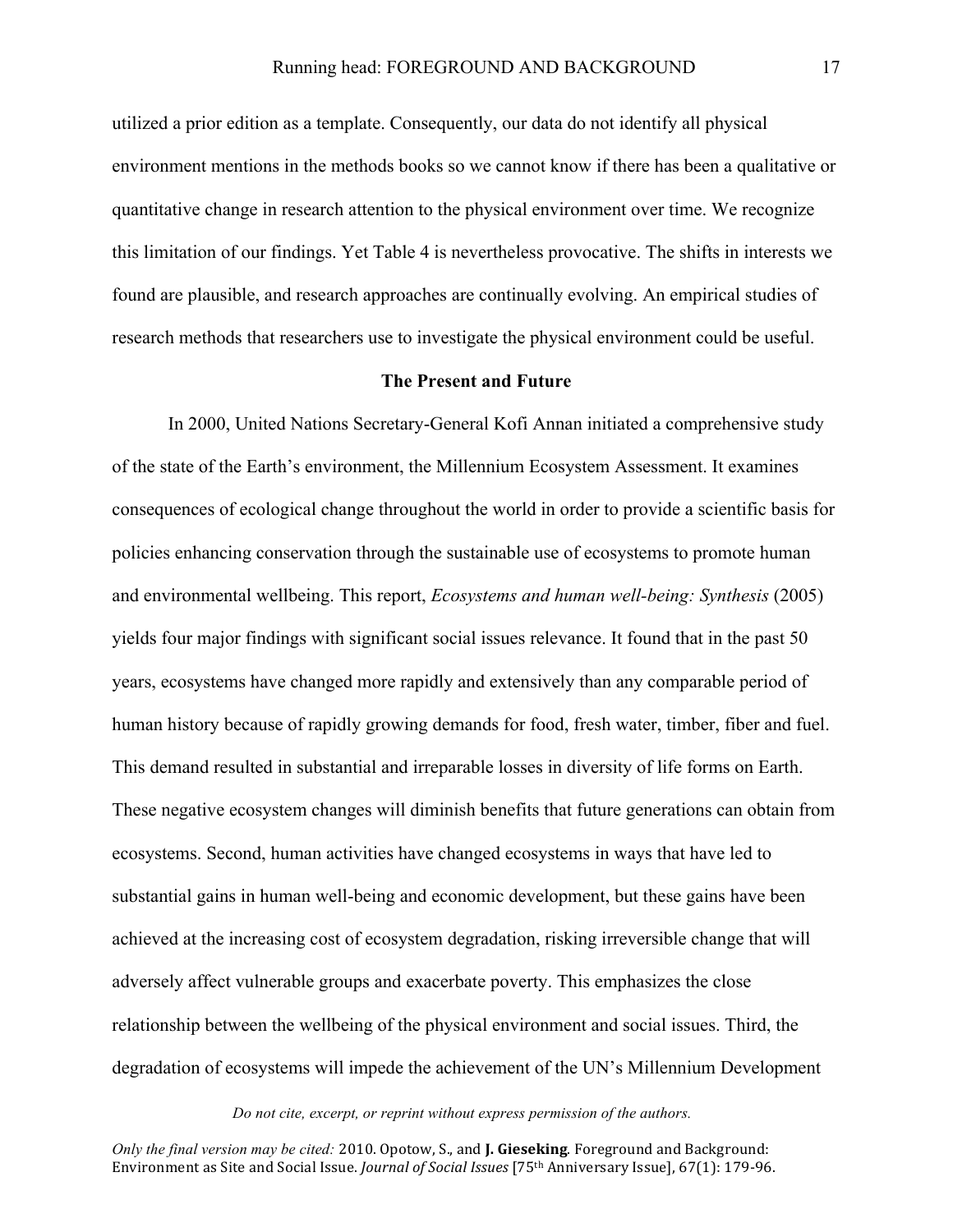Goals that address the world's development challenges, including poverty, hunger, child and maternal mortality, education, disease control and management, gender disparities, and environmental sustainability (cf., Woodside & Walker, 2008). This finding recognizes the close relationship between social issues and sustainable social development. Fourth, although human actions are depleting the Earth and straining the planet's ability to sustain future generations, appropriate actions taken now can reverse degradation in many ecosystems in the next 50 years. Doing so, however, requires substantial changes in policy, practices, and societal institutions that are not currently underway. This finding is consistent with SPSSI's environmental scholarship that has repeatedly emphasized the important relationship between the physical environment and social issues and the value of multidisciplinary work. This report clarifies how SPSSI's three traditional concerns, peace, prejudice, poverty, are entwined with the physical environment. To create a livable world for future generations it is essential to address the interconnectedness of human and planetary well being.

#### **Conclusion: The Specifics of Context**

Across 75 years and five data sources, we found a vigorous research tradition in SPSSI's interests, research, publications, and advocacy as it address the physical environment. In SPSSI's first decades, from 1935 through 1959, social issues and physical environment were often linked, but *environment* was not yet a social issue in its own right. Yet the physical environment was studied as an influential context within which individuals and groups live, relate to others, work, learn, and heal. In SPSSI's middle decades from 1960 to 1990, the growth of the environmental movement and environmental psychology led to awareness of environmental issues as important social issues in their own right. Since 1990, scholarship of the physical environment is increasingly international and addresses a wide range of environmental issues.

#### *Do not cite, excerpt, or reprint without express permission of the authors.*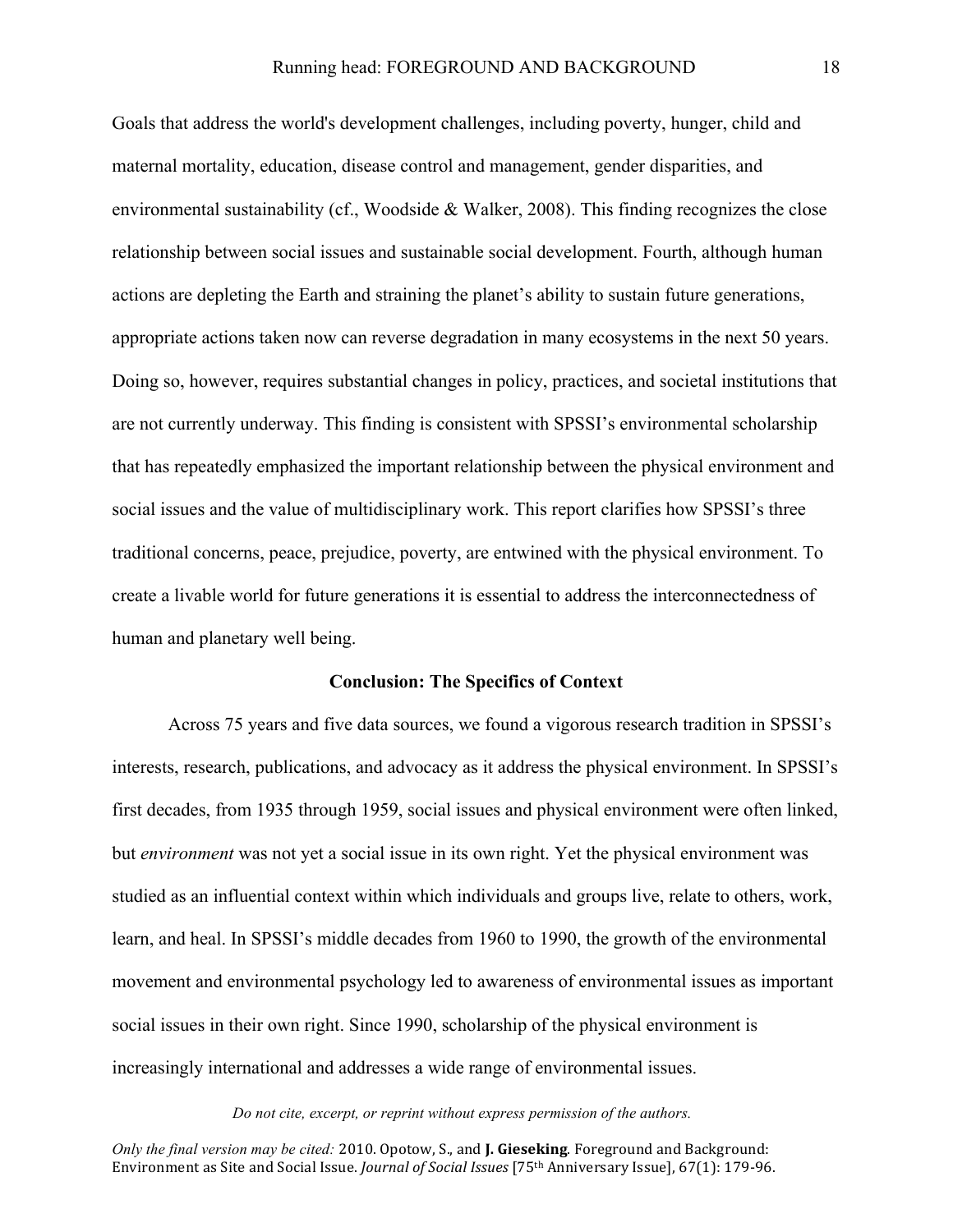Using the lens of the physical environment, we see that *environment* has had broad meaning over these seven decades, encompassing the natural and built environment, the local and global, environmental degradation and conservation, and micro to macro contexts where social interactions and social issues take place. This body of work, as well as the work of individual scholars, emphasizes a bidirectional causal arrow as the environment influences social relations and people, in turn, influence the environment.

How *environment* has been addressed in SPSSI's history offers contemporary scholars a broad way to think about environmental research and the physical sites where it is situated. It argues that attention to the contingencies of place is important. Physical contexts offer a concrete venue in which scholars can address the complex social issues connected with environment. By situating social issues within the material contingencies that influence them, we can be attentive to the inclusionary possibilities and constraints of particular places and how these places have been understood and used over time. Noting what is physical about social issues can integrate foreground and background across time. Consistent with Lewin's  $B = f(PxE)$  theorem, this can more fully explain the complexities of social behavior and suggest practical solutions to pressing social issues throughout the world.

#### *Do not cite, excerpt, or reprint without express permission of the authors.*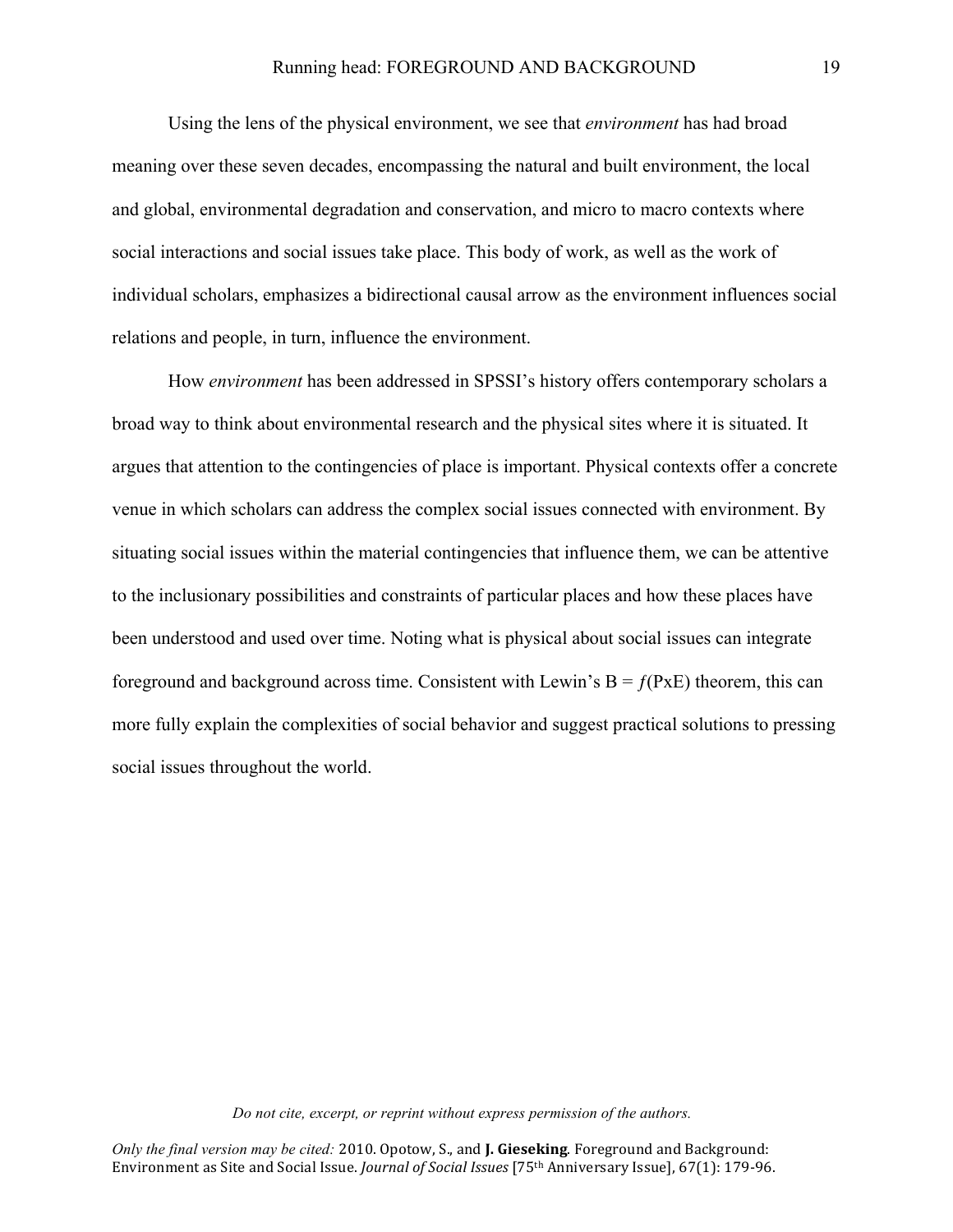## **References**

- Abe, S. (1945). More about Mary. *Journal of Social Issues*, *1*(2), 35-37. doi:10.1111/j.1540- 4560.1945.tb01985.x
- Ash*,* M. G. (1998). *Gestalt Psychology in German culture, 1890—1967: Holism and the quest for objectivity.* Cambridge: Cambridge University Press.
- Bator, R. J., & Cialdini, R. B. (2000). The application of Persuasion Theory to the development of effective proenvironmental public service announcements. *Journal of Social Issues*, *56*(3), 527-541. doi:10.1111/0022-4537.00182
- Caplan, R.D. (1983). Person-environment fit: Past, present and future. In C. C. Cooper (Ed.), *Stress research: Issues for the eighties* (pp. 175-205)*.* New York: John Wiley & Sons.
- Cherry, F., Ellingwood, H. & Castillo, G. (in press). "Cautious courage": SPSSI at the United Nations. *Journal of Social Issues.*
- Clayton, S. (1994). Appeals to justice in the environmental debate. *Journal of Social Issues*, *50*(3), 13-27. doi:10.1111/j.1540-4560.1994.tb02417.x
- Clayton, S. (2000). Models of justice in the environmental debate. *Journal of Social Issues, 56* (3), 459-474. doi:10.1111/0022-4537.00178
- DeMeyer, J.A. (2006). *SPSSI Quadrennial Reports to the United Nations: 1991 to 2006.* Retrieved from

http://www.spssi.org/index.cfm?fuseaction=Page.viewPage&pageId=516&parentID=471

- Deutsch, M., & Collins, M.E., (1951). *Interracial housing*: *A psychological evaluation of a social experiment.* Minneapolis. MN: University of Minnesota.
- Deutsch, M. (1968). Field theory in social psychology. In G. Lindsey & E. Aronson (Eds.),

*Handbook of social psychology* (pp. 412-487). Reading, MA: Addison-Wesley.

*Do not cite, excerpt, or reprint without express permission of the authors.*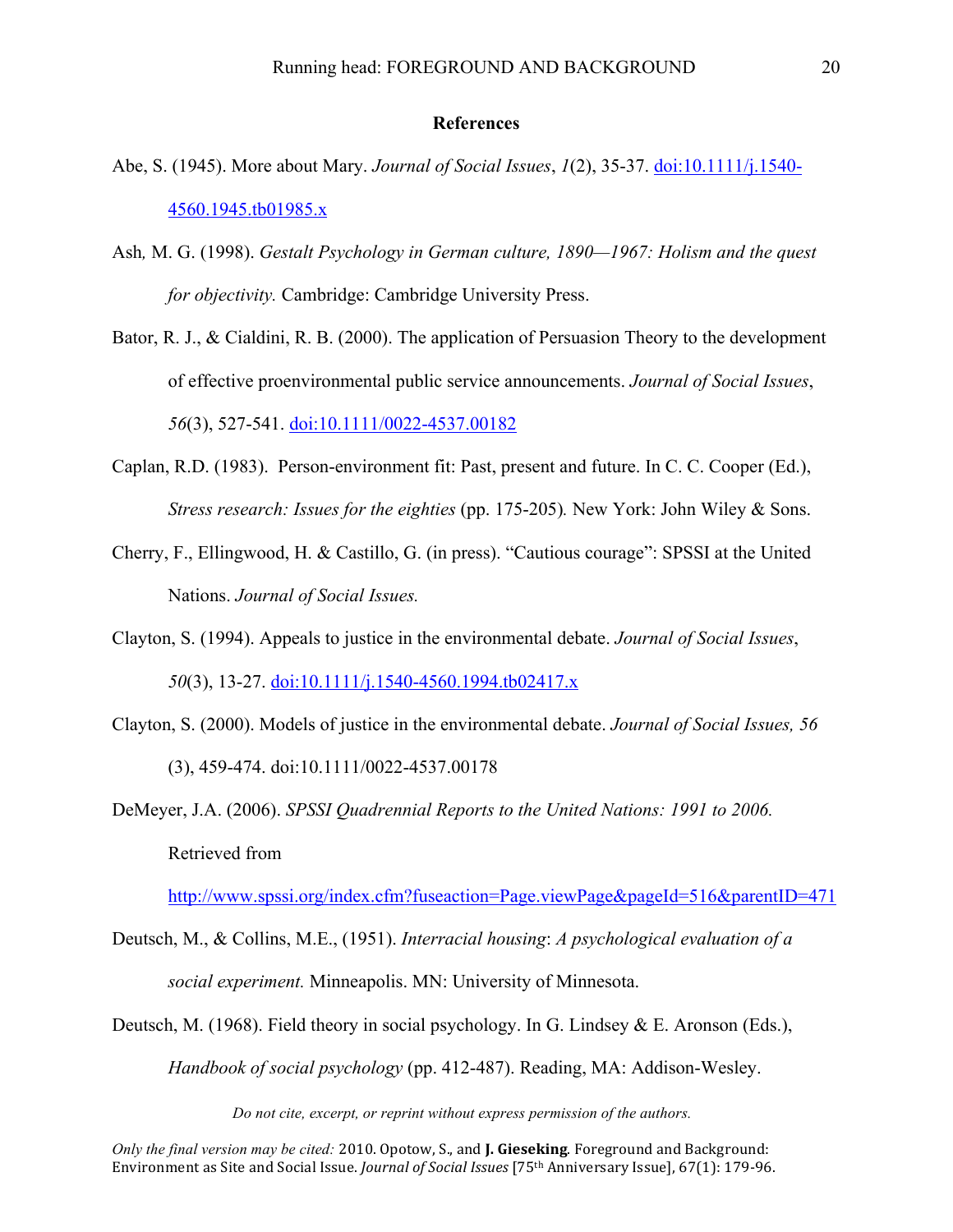Deutsch, M., Cook, S. W., Jahoda, M., & Sellitz, C. (1959). *Research methods in social relations* (Rev. one-vol. ed.). New York: Holt, Rinehart and Winston.

Dewey, J. (1937/1997). *Experience and education.* New York: Free Press.

- Dunlap, R.E., & Catton, W.R. Jr, (1979). Environmental sociology. *Annual Review of Sociology, 5,* 243-273. doi:10.1146/annurev.so.05.080179.001331
- Earl, J., Martin, A., McCarthy, J. D., & Soule, S. A. (2004). The use of newspaper data in the study of collective action. *Annual Review of Sociology, 30,* 65-80.
- Fairchild, H. H., & Tucker, M. B. (1982). Black residential mobility: Trends and characteristics. *Journal of Social Issues*, *38*(3), 51-74. doi:10.1111/j.1540-4560.1982.tb01770.x
- Flaherty, J. (2002, August 14). Girls link their use of family planning clinics to keeping their parents in the dark. *The New York Times.* Retrieved from http://www.nytimes.com
- Franklin, J. H., & Moss, A. A. Jr. (2000). *From slavery to freedom: A history of African Americans.* New York: Alfred A. Knopf.
- French, J. R. P., Rodgers, W., & Cobb, S. (1974). Adjustment as person-environment fit. In G. Coelho, D. Hamburg, & J. Adams (Eds.), *Coping and adaptation* (pp. 316-333). New York: Basic Books.
- Gardner, G.T. & P C. Stern. (2008). The short list: The most effective actions US households can take to curb climate change. *Environment, 50*(5), 12-25. doi:10.3200/ENVT.50.5.12-25
- Gump, P., Schoggen, P., & Red, F. (1957). The camp milieu and its immediate effects. *Journal of Social Issues*, *13* (1), 40-46. doi:10.1111/j.1540-4560.1957.tb01376.x
- Harrison, E. (1963, August 30). Psychologists final Negro gains in rights march. *The New York Times.* Retrieved from http://www.nytimes.com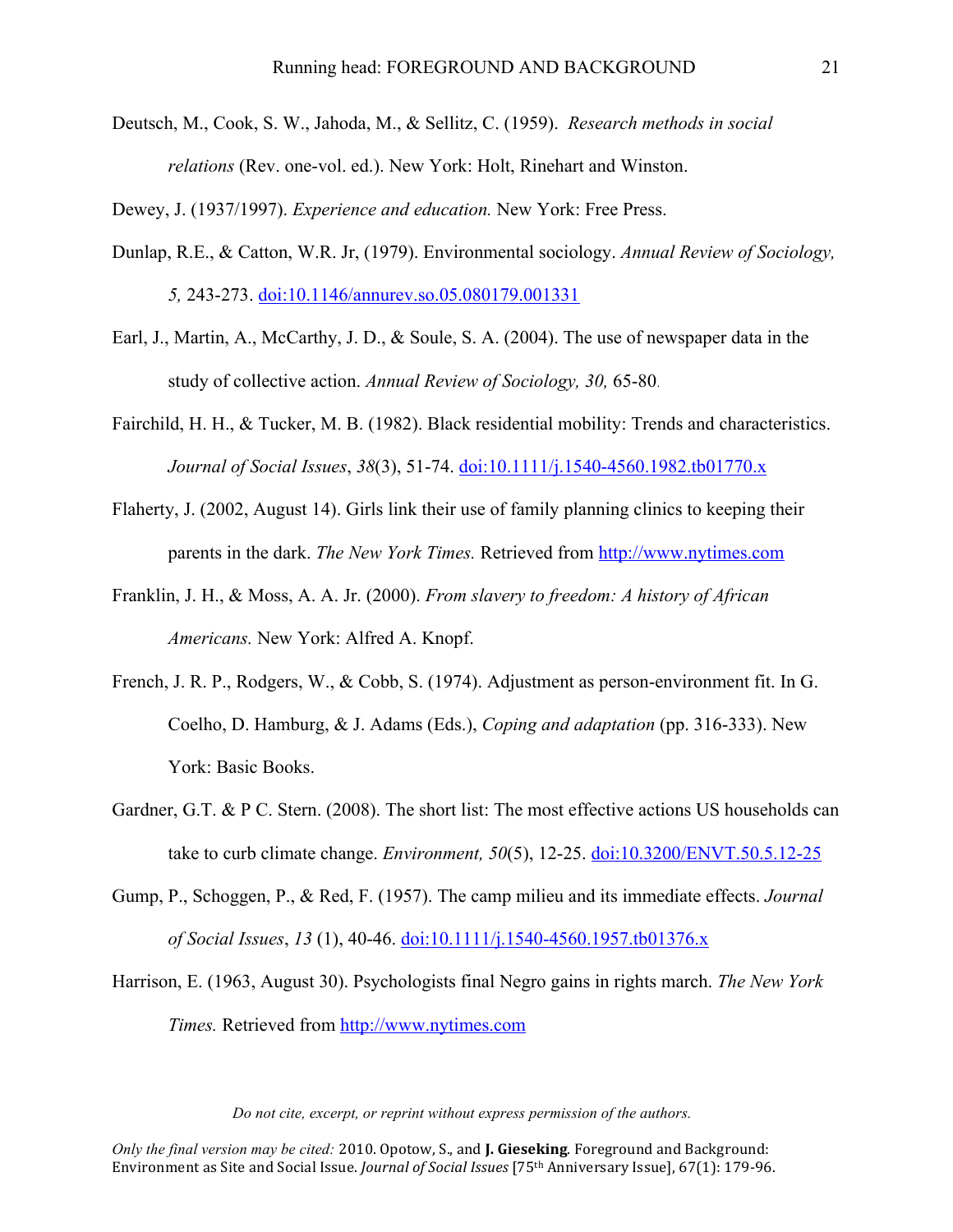- Hoyle, R. H. (2002). *Research methods in social relations* (7th ed.). Fort Worth, TX: Wadsworth.
- Jahoda, M., Deutsch, M., & Cook, S. W. (1951). *Research methods in social relations, with especial reference to prejudice*. New York: Dryden Press.

James, W. (1890/1950). *Principles of psychology*. New York: Dover.

- Judd, C. M., Smith, E. R., & Kidder, L. H. (1991). *Research methods in social relations* (6th ed.). Fort Worth: Holt, Rinehart and Winston.
- Kaplan, S., & Kaplan, R. (1989). The visual environment: Public participation in design and planning. *Journal of Social Issues, 45*(1), 59-86. doi:10.1111/j.1540-

4560.1989.tb01533.x

- Kates, R. W. (1966). Stimulus and symbol: The view from the bridge. *Journal of Social Issues, 22* (4), 21-28. doi:10.1111/j.1540-4560.1966.tb00545.x
- Katz, C., & N. Smith. (1993). Grounding metaphor: Towards a spatialized politics. In M. Keith & S. Pile (Eds.), *Place and the politics of identity* (pp. 67-83). New York: Routledge.
- Kidder, L. H. (1981). *Selltiz, Wrightsman, and Cook's research methods in social relations* (4th ed.). New York: Holt, Rinehart and Winston.
- Kidder, L. H., & Judd, C. M. (1986). *Research methods in social relations* (5th ed.). New York: Holt, Rinehart and Winston.

Kimmel, P. (1997). A history of Division 9 (Society for the Psychological Study of Social Issues). In D.A. Dewsbury (Ed.), *Unification through division: Histories of the divisions of the American Psychological Association, Vol. 2 (pp. 9-53).* Washington, DC: American Psychological Association.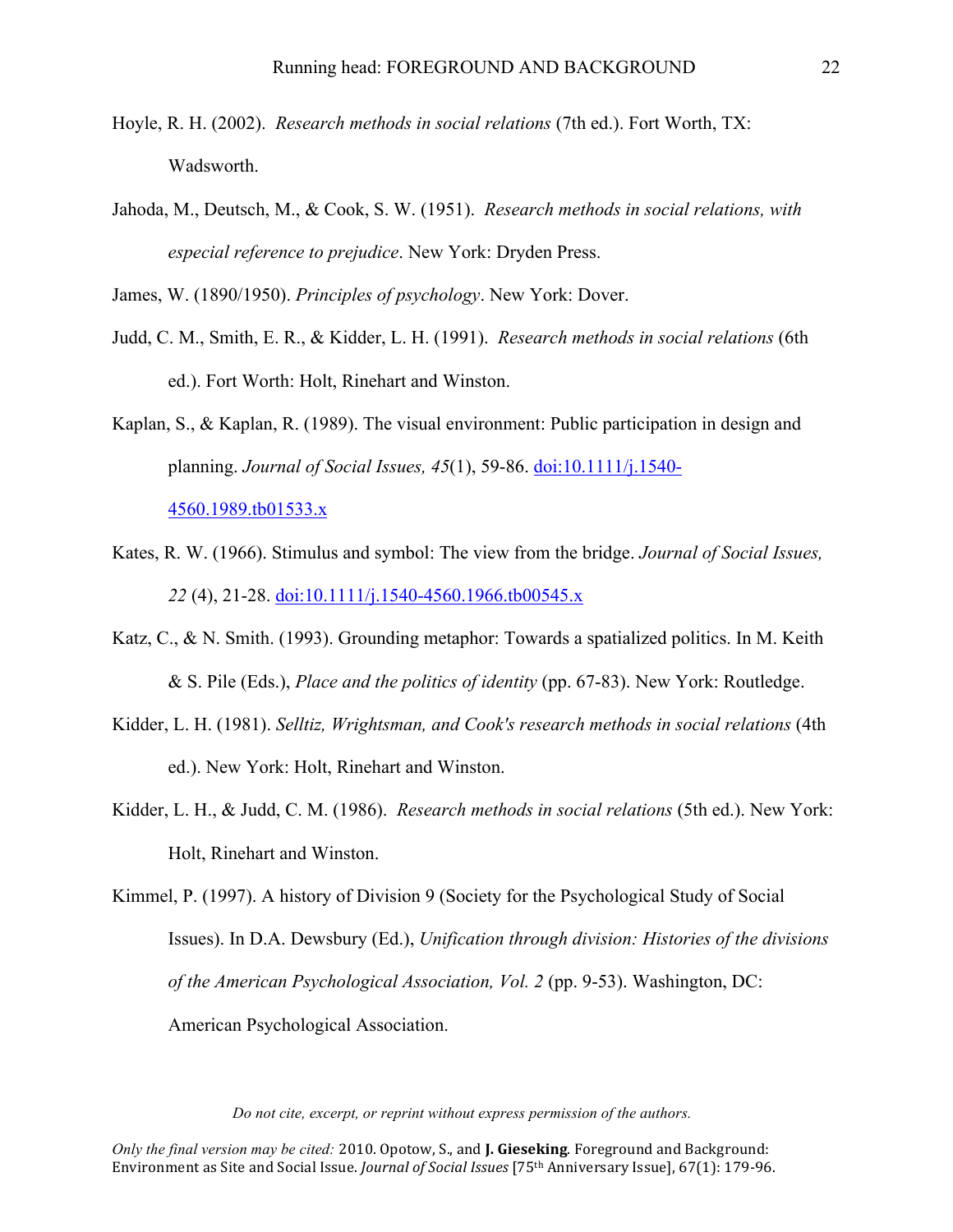Klineberg, O. (1986). SPSSI and race relations, in the 1950s and after. *Journal of Social Issues, 42* (4), *53-59.* doi:10.1111/j.1540-4560.1986.tb00870.x

Koffka, K. (1967). *Principles of Gestalt Psychology*. New York: Harcourt.

Köhler, W. (1959). *Gestalt psychology.* New York: Signet.

- Lewin, K. (1943a). Defining the "field" at a given time." *Psychological Review*, *50*(3), 292-310. doi:10.1037/h0062738
- Lewin, K. (1943b). Forces behind food habits and methods of change. *NAS/NRC, The Problem of Changing Food Habits, NRC Bulletin, 108,* Report of Committee on Food Habits, 1941-43. Washington, DC: NAS.

Lewin, K. (1951). *Field theory in the social sciences.* New York: Harper & Row.

- Limbert, P.W. (1945). Japs not wanted here! *Journal of Social Issues, 1*(2), 22-24. doi:10.1111/j.1540-4560.1945.tb01979.x
- Meltzer, L. (1956). Scientific productivity in organizational settings. *Journal of Social Issues,12*(2), 32-40. doi:10.1111/j.1540-4560.1956.tb00366.x
- Millennium Ecosystem Assessment (2005). *Ecosystems and human well-being: Synthesis*. Washington, DC: Island Press. Available at

http://www.millenniumassessment.org/documents/document.356.aspx.pdf

Nagata, D.K. (1990). The Japanese-American internment: Perceptions of moral community, fairness, and redress. *Journal of Social Issues*, *46*(1), 133-146. doi:10.1111/j.1540-

4560.1990.tb00277.x

Opotow, S. (1994). Predicting protection: Scope of justice and the natural world. *Journal of Social Issues, 50*(3), 49-63. doi:10.1111/j.1540-4560.1994.tb02419.x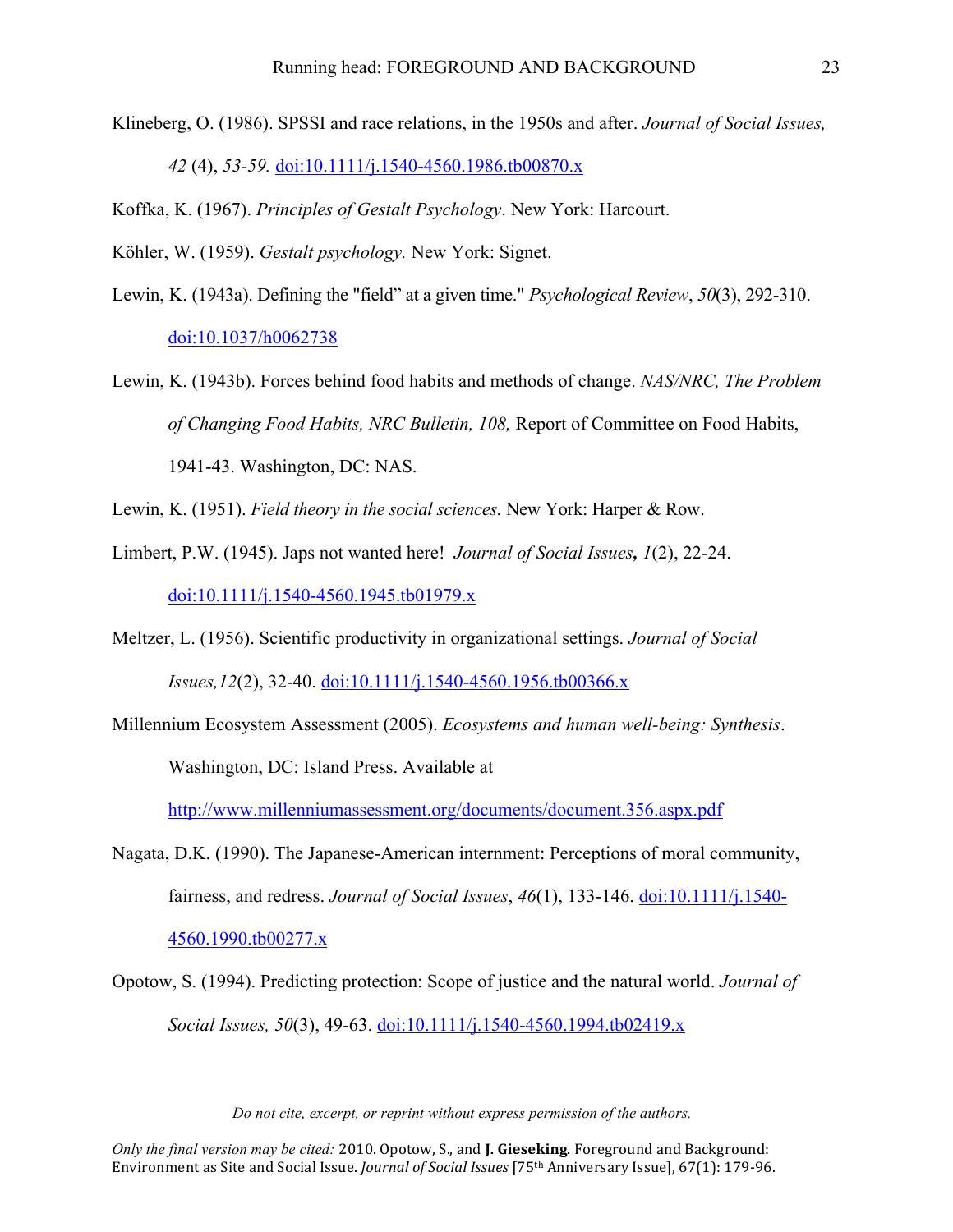- Oskamp, S. (1995). Applying social psychology to avoid ecological disaster. *Journal of Social Issues, 51*(4), 217-238. doi:10.1111/j.1540-4560.1995.tb01356.x
- Oskamp, S. (2002). Environmentally responsible behavior: Teaching and promoting it effectively. *Analysis of Social Issues and Public Policy*, *2*(1), 173-182.

doi:10.1111/j.1530-2415.2002.00036.x

- Pamphlet assails integration myth. (1960, February 28). *The New York Times.* Retrieved from http://www.nytimes.com
- Perlman, D. (1986). SPSSI's publication history: Some facts and reflections. *Journal of Social Issues, 42* (4), 89-113. doi:10.1111/j.1540-4560.1986.tb00874.x
- Pettigrew, T. F. (in press). SPSSI and racial research. *Journal of Social Issues.*
- Pickren, W. E. (in press). Psychologists, race and housing in postwar America. *Journal of Social Issues.*
- Pratt, M. L. (1991). Arts of the contact zone. *Profession, 91,* 33–40.
- Proshansky, H. M. (1987). The field of environmental psychology: Securing its future. In D. Stokols & I. Altman (Eds.), *Handbook of environmental psychology, Vol. 2* (pp. 1467 - 1488)*.* New York: John Wiley & Sons. doi:10.1016/S0272-4944(83)80021-8
- Proshansky, H., Fabian, A. K., & Kaminoff, R. (1983). Place-identity: Physical world socialization of the self. *Journal of Environmental Psychology*, *3*, 57-83.

doi:10.1016/S0272-4944(83)80021-8

Richards, J. M. (2000). A history of Divison 34 (Population and Environmental Psychology). In D. A. Dewsbury (Ed.), *Unification through division: Histories of the divisions of the American Psychological Association, Vol. 5.* Washington, DC: American Psychological Association.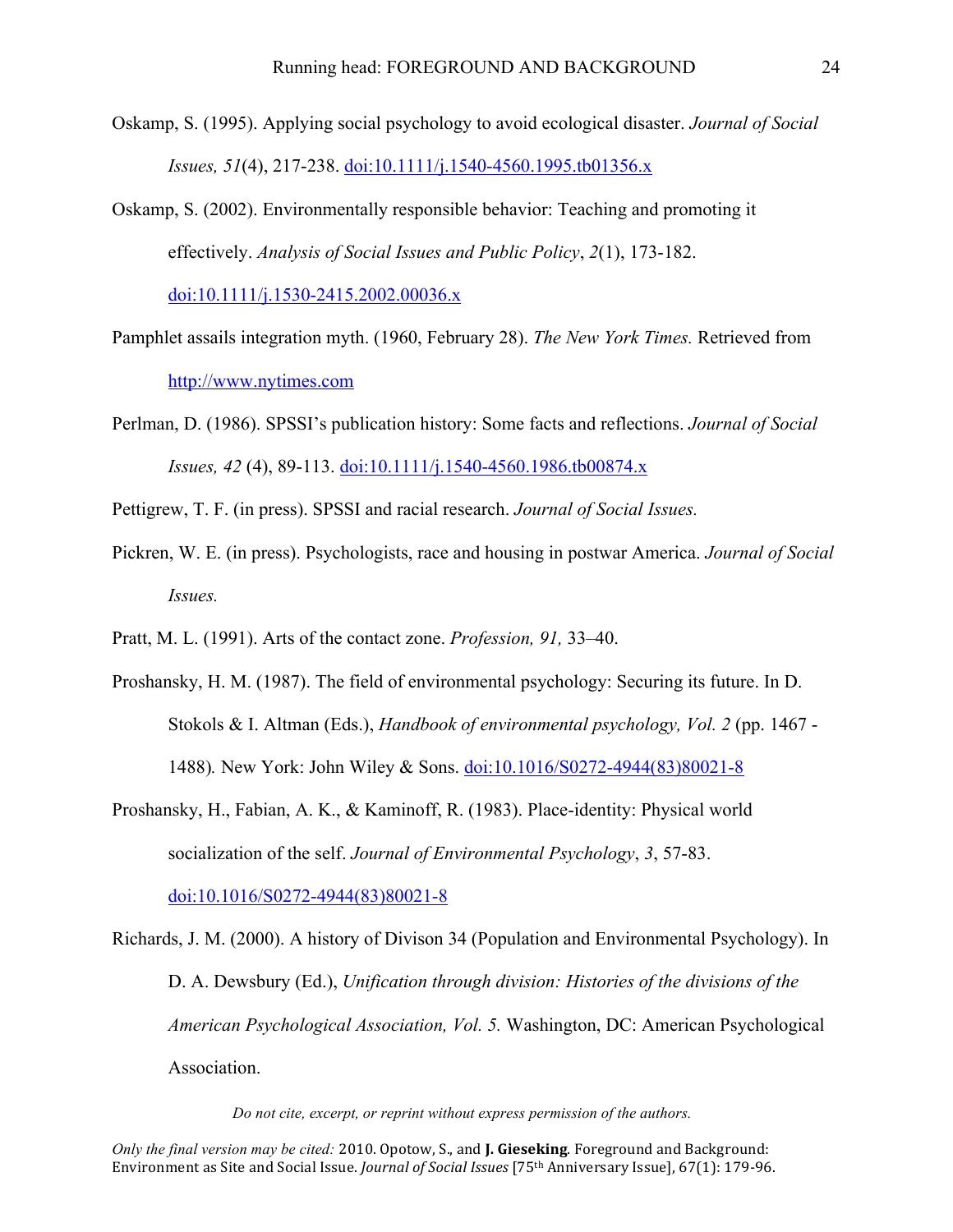- Rickman, H. P. (1960). The reaction against positivism and Dilthey's concept of understanding. *British Journal of Sociology*, *11*(4), 307-318. doi:10.2307/587776
- Riger, S., & Gordon, M. T. (1981). The fear of rape: A study of social control. *Journal of Social Issues, 37*(4), 71-92. doi:10.1111/j.1540-4560.1981.tb01071.x
- Rivlin, L. G., (1982). Group membership and place meanings in an urban neighborhood. *Journal of Social Issues, 38* (3), 75-93. doi:10.1111/j.1540-4560.1982.tb01771.x
- Saegert, S. (under review). Restoring meaningful subjects and "Democratic Hope" to psychology. *Theory & Psychology.*
- Sanday, P. R. (1981). The socio-cultural context of rape: A cross-cultural study. *Journal of Social Issues*, *37*(4), 5-27. doi:10.1111/j.1540-4560.1981.tb01068.x
- Schultz, P. W. (2000). Empathizing with nature: The effects of perspective taking on concern for environmental issues. *Journal of Social Issues, 56* (3), 391-406. doi:10.1111/0022- 4537.00174
- Selltiz, C., Wrightsman, L. S., & Cook, S. W. (1976). *Research methods in social relations* (3rd ed.). New York: Holt, Rinehart and Winston.
- Society for the Psychological Study of Social Issues Council. (2009). *Society for the Psychological Study of Social Issues strategic plan*. Retrieved from http://www.spssi.org/index.cfm?fuseaction=page.viewPage&pageID=1054&nodeID=1
- Studer, R. G., & Stea, D. (1966). Architectural programming, environmental design, and human behavior. *Journal of Social Issues*, *22*(4), 127-136. doi:10.1111/j.1540- 4560.1966.tb00555.x
- Torre, M.E., & Fine, M. (in press). A wrinkle in time: Tracing a legacy of public science through community self-surveys and participatory action research. *Journal of Social Issues*.

*Do not cite, excerpt, or reprint without express permission of the authors.*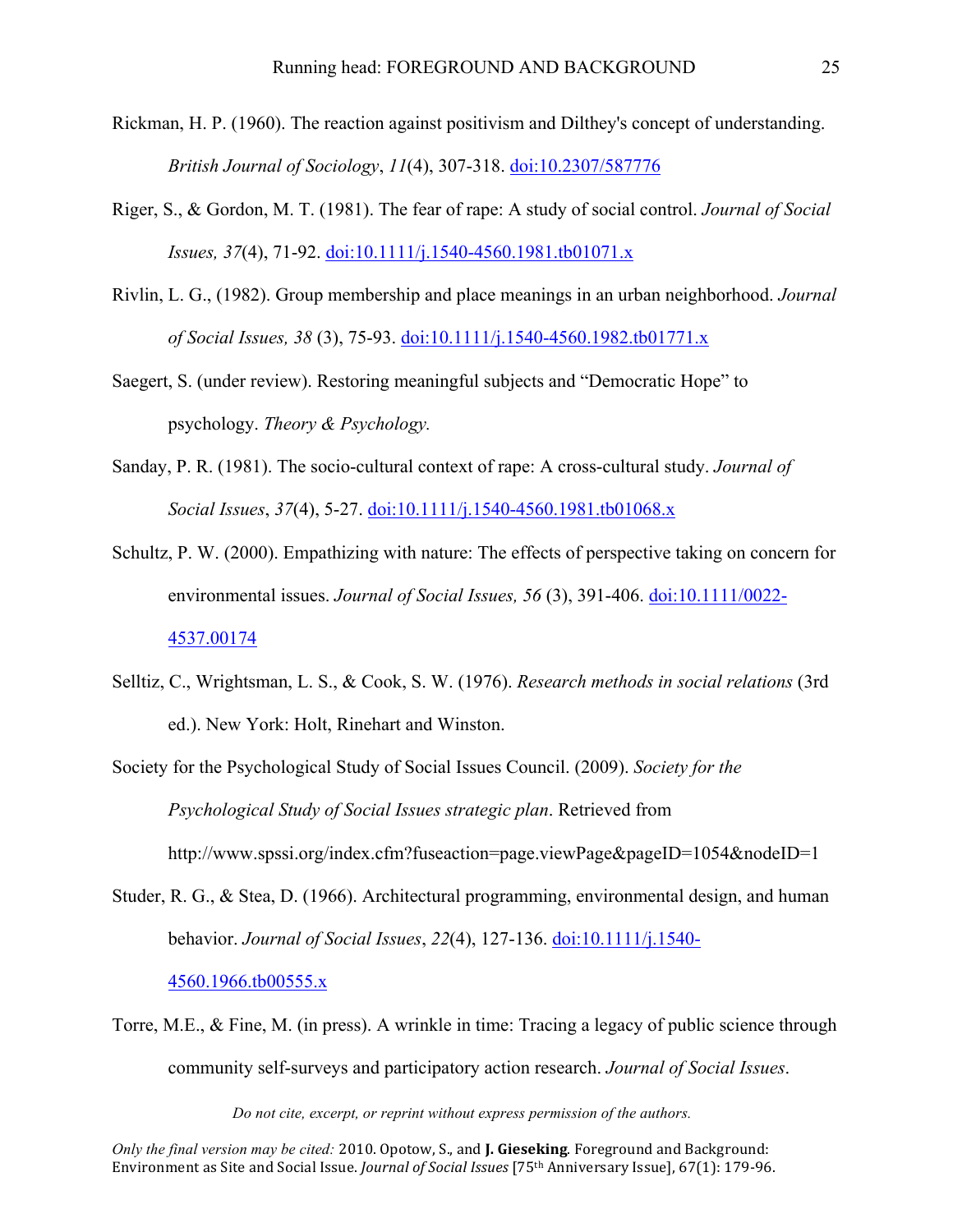U.S. action urged to train Negroes. (1963, September 30). *The New York Times.* Retrieved from http://www.nytimes.com

Wertheimer, M. (2000). *A brief history of psychology* (4th ed.). Fort Worth, TX: Harcourt.

Woodside, S., & Walker, P.R. (2008). The Journal of Social Issues and the United Nations Millennium Development Goals: Highlighting the connections. Retrieved from http://www.spssi.org/index.cfm?fuseaction=Page.viewPage&pageId=516&parentID=47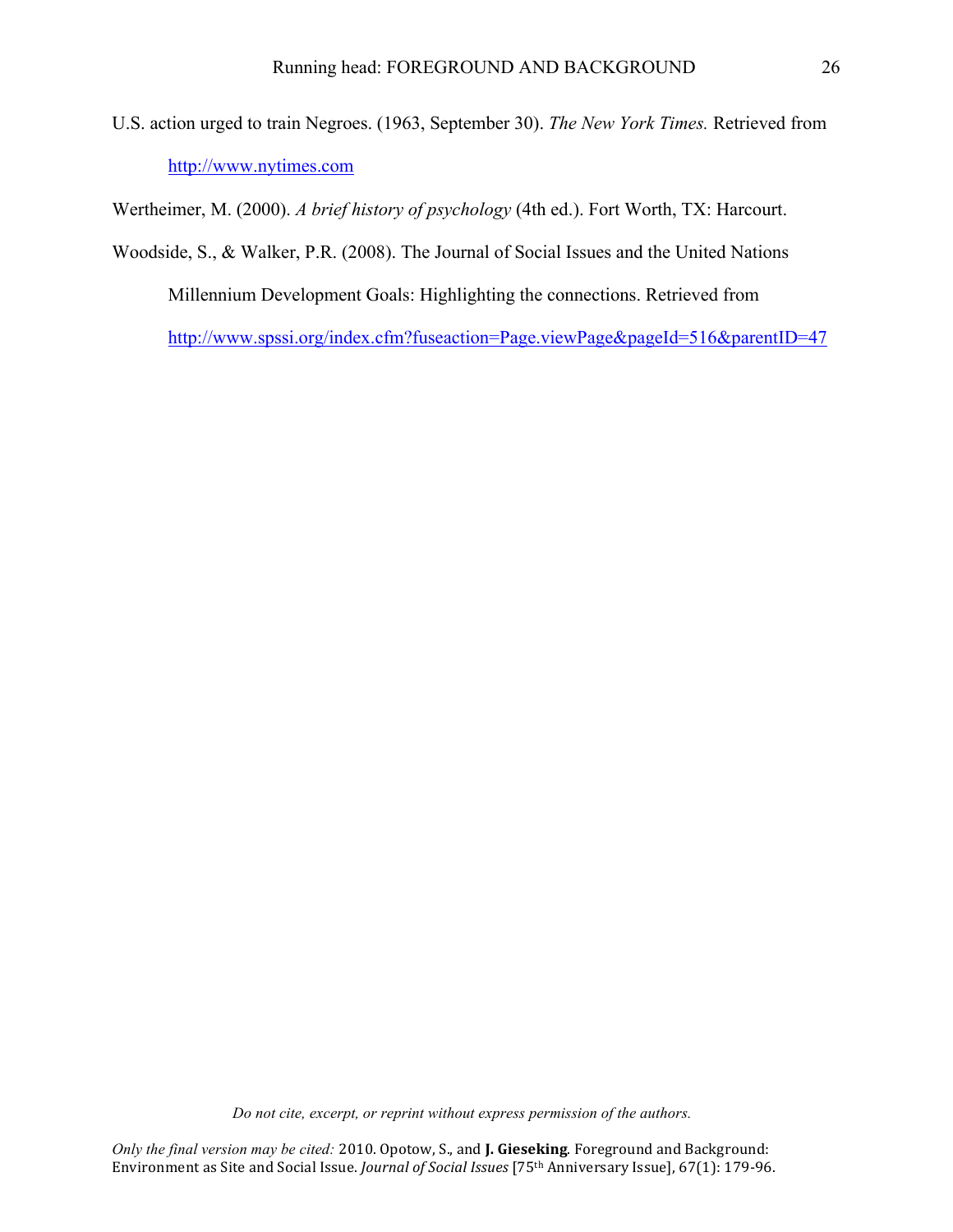|                                      | 1945-1959            | 1960-1990            | 1991-2010 | Total |
|--------------------------------------|----------------------|----------------------|-----------|-------|
| Percentage of Years Each Period      | 21.54%               | 46.15%               | 29.23%    |       |
| Represents for Tenure of JSI         | $(14 \text{ years})$ | $(30 \text{ years})$ | 19 years) |       |
| Number/ of JSI Published Articles    |                      |                      |           |       |
| Per Period                           | 607                  | 1779                 | 968       | 3412  |
| Percentage of JSI Published Articles |                      |                      |           |       |
| Per Period                           | 17.79%               | 52.23%               | 29.98%    |       |
| Number of JSI Published Articles     |                      |                      |           |       |
| That Use "Environment"               | 14                   | 126                  | 105       | 245   |
| Percentage of JSI Published Articles |                      |                      |           |       |
| That Use "Environment*"              | 2.31%                | $7.07\%$             | 10.85%    | 7.2%  |

Table 1. *JSI* articles published per period with "environment\*" in its title or abstract

Data source: EBSCO SocINDEX database.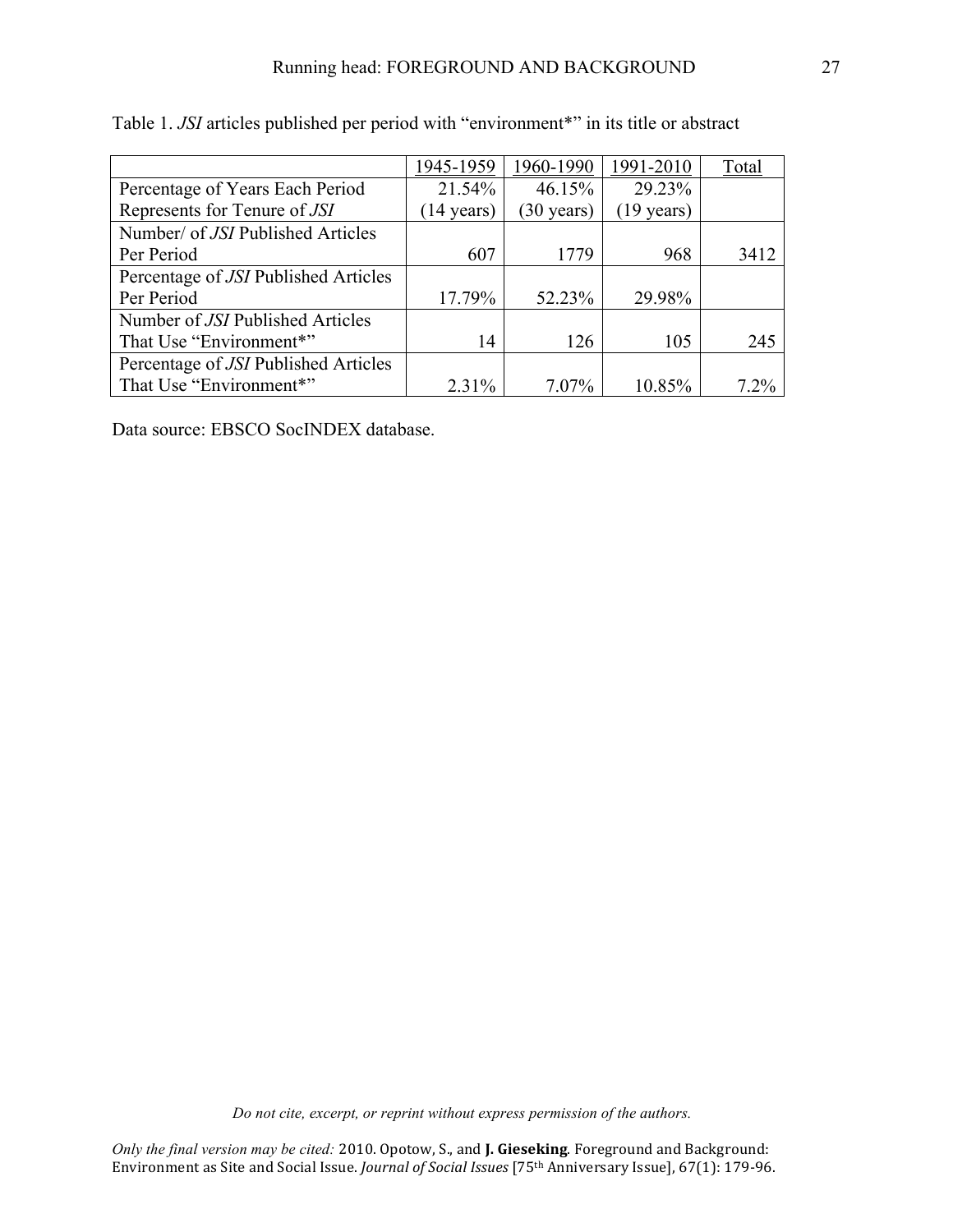Table 2. Number and percentage of *JSI* articles published by type — physical, social, and metaphoric.

|            | 1945-1959 | 1960-1990 | 1991-2010 | <u>Sum</u> |
|------------|-----------|-----------|-----------|------------|
| Physical   |           | 63        | 58        | 128        |
|            | 5.47%     | 49.22%    | 45.31%    | 52.24%     |
| Social     |           | 58        |           | 102        |
|            | 6.86%     | 56.86%    | 36.27%    | 41.63%     |
| Metaphoric |           |           | 10        |            |
|            | $0\%$     | 33.33%    | 66.67%    | 6.12%      |

Data source: EBSCO SocINDEX database.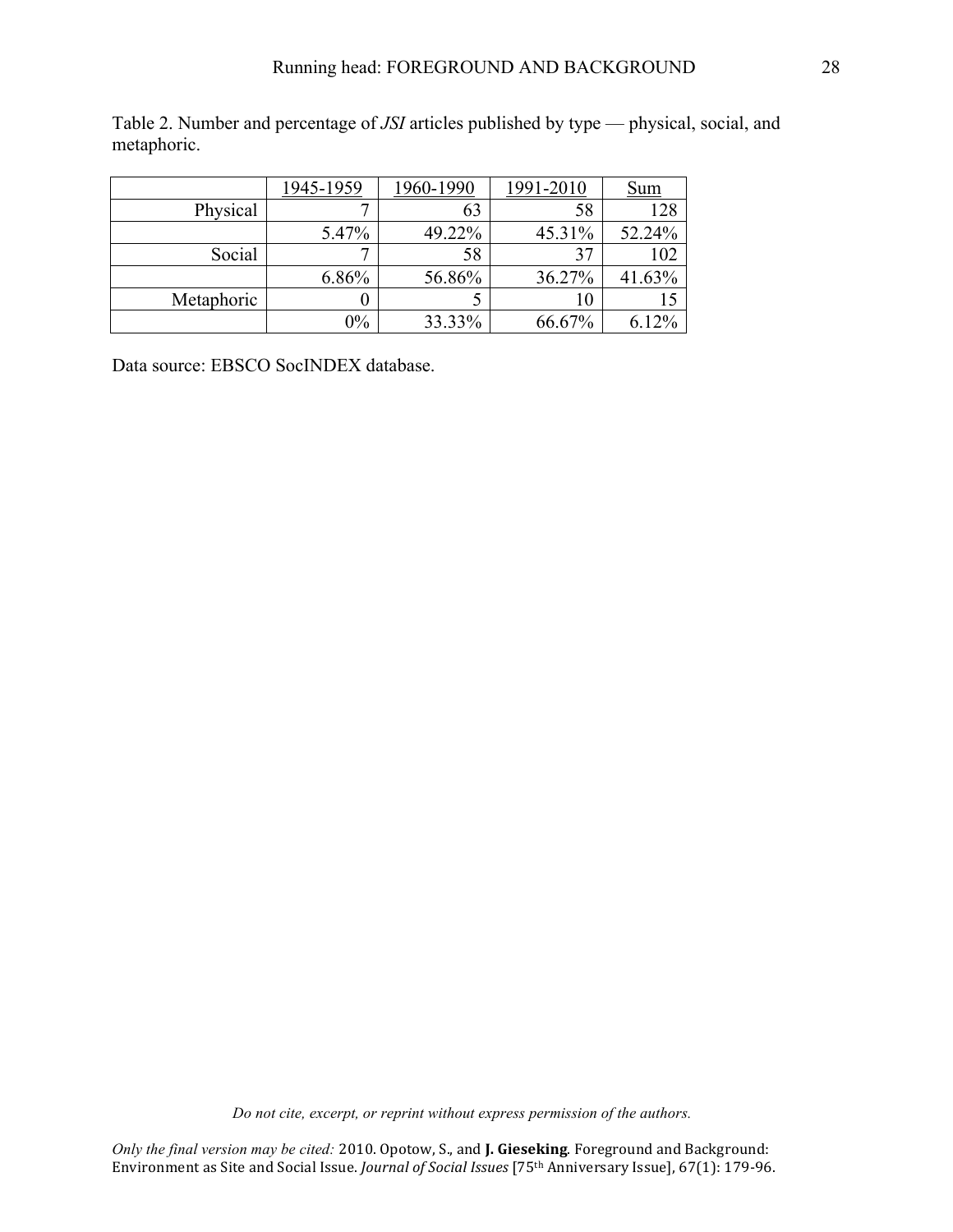Table 3. Special issues of *Journal of Social Issues* with a physical environment focus

# **1945-1959**

Weltfish, G. (1945a, 1945b). Racial and religious prejudice in everyday living, *1*(1/2).

Neilson, W.A. (1946) American military occupation, *2*(3).

Merton, R.K., SalterWest, P., Jahoda, M., & Selvin, H.C. (1951). Social policy and social research in housing, *7*(1).

Cannell, W., & Withey, S.B. (1953). Community change: An action program in Puerto Rico, *9*(1).

Clark, K.B. (1953). Desegregation: An appraisal of the evidence, *9*(4).

Bachrach, A.J., & Blackwell, G.W. (1954). Human problems in the changing South, *10*(1).

Mayer, A.J. (1957). Race relations in private housing. *13*(4).

McNeil, E.B. (1957). Therapeutic camping for disturbed youth, *13*(1).

Pettigrew, T.F. (1959). Desegregation research in the North and South, *15*(4).

# **1960-1990**

Krugman, H.E., & Michael, D.N. (1961). Social psychological implications of man in space, *17*(2).

Reissman, L., & Ktsanes, T. (1966)**.** Urbanization and social change in the South, *22*(1).

Kates, R.W., & Wohlwill, J.F. (1966). Man's response to the physical environment, *22*(4).

Mantell, D.M., & Pilisuk, M. (1975). Soldiers in and after Vietnam, *31*(4).

Margulies, S. (1977). Privacy as a behavioral phenomenon, *33*(3).

Krupat, E. (1980). Urban life: Applying a social psychological perspective, *36*(3).

Shumaker, S.A., & Stokols, D. (1982). Residential mobility: Theory, research, and policy, *38*(2).

Seligman, C., & Syme, G. (1989). Managing the environment, *45*(1).

Shinn, M., & Weitzman, B.C. (1990). Urban homelessness, *46*(4).

# **1991-2009**

Cvetkovich, G., & Earle, T.C. (1992). Public responses to environmental hazards, *48*(4).

- Lehman, D.R. (1993). Psychological research on the Persian Gulf War, *49*(4).
- Clayton, S. & Opotow, S. (1994). Green justice: Conceptions of fairness and the natural world *50*(3).
- McKenzie-Mohr, D., & Oskamp, S. (1995). Psychology and the promotion of a sustainable future, *51*(4).
- Ruggiero. K.M., & Kelman, H.C. (1999). Prejudice and intergroup relations: Papers in honor of Gordon W. Allport's centennial, *55*(3).
- Aboud, F.E., & Levy, S. (1999). Reducing racial prejudice, discrimination, and stereotyping: Translating research into programs, *55*(4).
- Zelezny, L.C., & Schultz, P.W. (2000). Promoting environmentalism, *56*(3).

Esses, V.M., Dovidio, J.F., & Dion, K.L. (2001). Immigrants and immigration, *55*(3).

Margulis, S. (2003). Contemporary perspectives on privacy: Social, psychological, political *59*(2).

Hartig, T., & Lawrence, R. (2003). The residential context of health, *59*(3).

Zirkel, S., Lopez, G.E., & Brown, L.M. (2004). The 50th anniversary of *Brown v. Board of Education:* Interethnic contact and change in education in the 21st century, *60*(1).

Hertz-Lazarowitz, R., Zelniker, T., Stephan, C., & Stephan, W. (2004). Arab-Jewish coexistence programs, *60*(2).

Muldoon, O.T. (2004). The cost of conflict: Children and the Northern Irish Troubles, *60*(3).

Vlek, C., & Steg, L. (2007). Human behavior and environmental sustainability, *63*(1).

Toro, P. (2007). International perspectives on homelessness in developed nations, *63*(3).

Zick, A., Pettigrew, T.F., & Wagner, U. (2008). Ethnic prejudice and discrimination in Europe, *64*(2).

*Do not cite, excerpt, or reprint without express permission of the authors.*